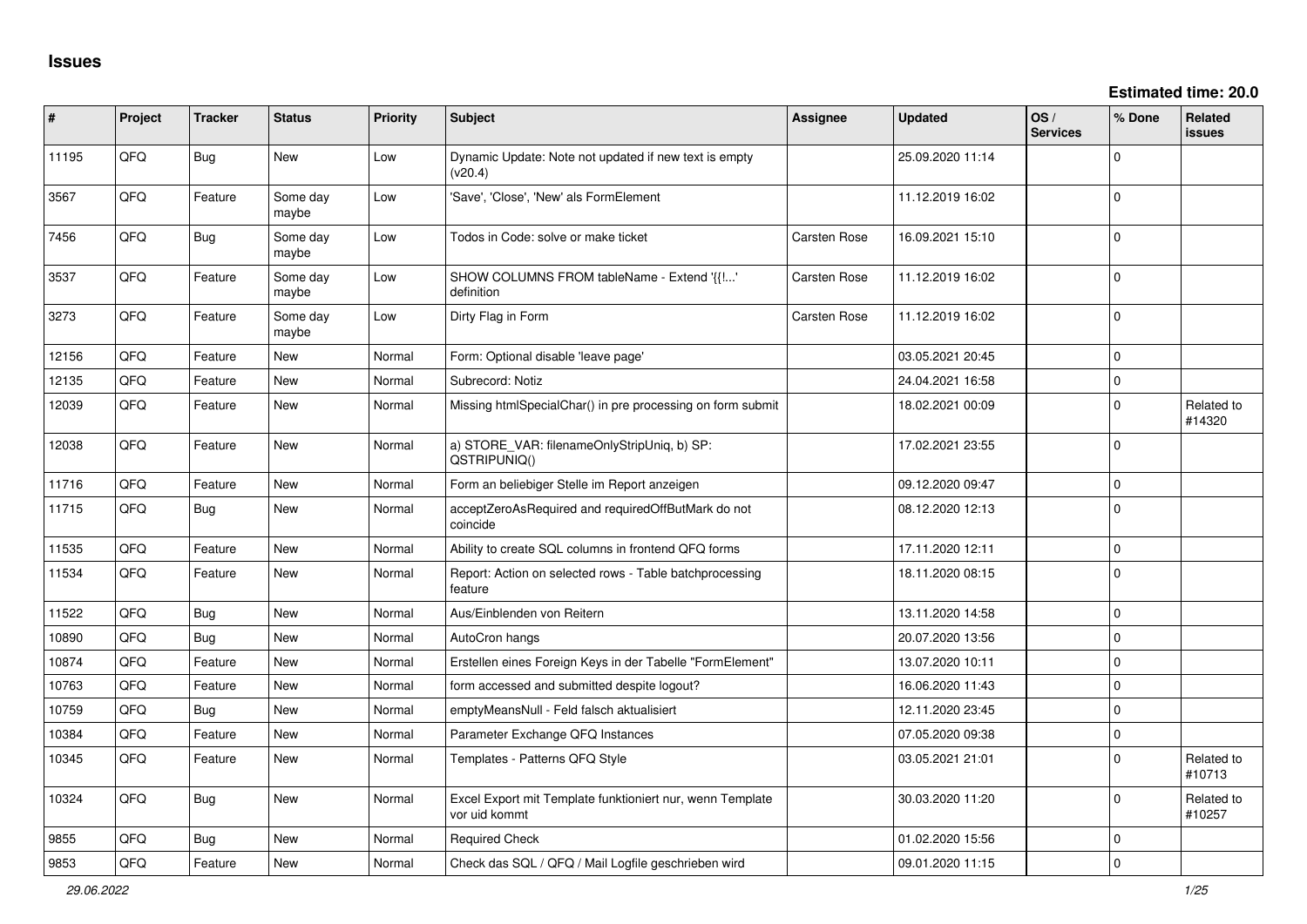| #     | Project | <b>Tracker</b> | <b>Status</b> | <b>Priority</b> | <b>Subject</b>                                                                           | Assignee            | <b>Updated</b>   | OS/<br><b>Services</b> | % Done      | Related<br>issues                                                     |
|-------|---------|----------------|---------------|-----------------|------------------------------------------------------------------------------------------|---------------------|------------------|------------------------|-------------|-----------------------------------------------------------------------|
| 14185 | QFQ     | Feature        | New           | Normal          | External/Autocron.php - better suitable directory                                        | Support: System     | 28.05.2022 11:03 |                        | $\mathbf 0$ |                                                                       |
| 13647 | QFQ     | <b>Bug</b>     | New           | Normal          | Autofocus funktioniert nicht auf Chrome                                                  | Benjamin Baer       | 19.03.2022 17:44 |                        | $\mathbf 0$ |                                                                       |
| 13528 | QFQ     | <b>Bug</b>     | New           | Normal          | gfg.io > releases: es wird kein neues Release angelegt                                   | Benjamin Baer       | 19.03.2022 17:46 |                        | $\mathbf 0$ |                                                                       |
| 12556 | QFQ     | Feature        | New           | Normal          | Pills Title: colored = static or dynamic on allrequiredgiven                             | Benjamin Baer       | 19.03.2022 17:49 |                        | $\mathbf 0$ |                                                                       |
| 12490 | QFQ     | Feature        | New           | Normal          | Loading Plugins in QFQ - see what tinymce does. (lazy<br>loading)                        | Benjamin Baer       | 08.06.2022 10:37 |                        | $\mathbf 0$ | Related to<br>#12611,<br>Related to<br>#10013,<br>Related to<br>#7732 |
| 12476 | QFQ     | Feature        | New           | Normal          | clearMe: a) should trigger 'dirty', b) sticky on textarea resize                         | Benjamin Baer       | 04.01.2022 08:40 |                        | $\Omega$    | Related to<br>#9528                                                   |
| 14305 | QFQ     | <b>Bug</b>     | New           | Normal          | Inline Report editing does not create history entries                                    | Carsten Rose        | 10.06.2022 11:55 |                        | $\mathbf 0$ |                                                                       |
| 14304 | QFQ     | <b>Bug</b>     | New           | Normal          | table sorter view safer does not work                                                    | <b>Carsten Rose</b> | 10.06.2022 11:49 |                        | $\mathbf 0$ |                                                                       |
| 14233 | QFQ     | <b>Bug</b>     | New           | Normal          | AS _link: question - HTML is not rendered                                                | Carsten Rose        | 28.05.2022 11:02 |                        | $\mathbf 0$ |                                                                       |
| 14091 | QFQ     | <b>Bug</b>     | New           | Normal          | inconsistent template path for twig                                                      | <b>Carsten Rose</b> | 19.04.2022 18:36 |                        | $\mathbf 0$ |                                                                       |
| 14090 | QFQ     | Feature        | New           | Normal          | Nützliche _script funktionen                                                             | Carsten Rose        | 28.05.2022 11:03 |                        | $\mathbf 0$ |                                                                       |
| 14077 | QFQ     | Bug            | New           | Normal          | As _link: Attribute 'class' missing by r:1 and r:3 - but should<br>set                   | <b>Carsten Rose</b> | 28.05.2022 11:02 |                        | $\mathbf 0$ | Related to<br>#5342,<br>Related to<br>#4343                           |
| 13843 | QFQ     | Feature        | New           | Normal          | Create JWT via QFQ                                                                       | Carsten Rose        | 19.03.2022 17:42 |                        | $\Omega$    |                                                                       |
| 13841 | QFQ     | Feature        | New           | Normal          | Create PDF via iText - evaluate                                                          | Carsten Rose        | 19.03.2022 17:42 |                        | $\mathbf 0$ |                                                                       |
| 13706 | QFQ     | <b>Bug</b>     | New           | Normal          | Wrong CheckType in FieldElement LastStatus of Form Cron                                  | Carsten Rose        | 21.01.2022 18:20 |                        | $\mathbf 0$ |                                                                       |
| 13700 | QFQ     | Feature        | New           | Normal          | Redesign gfg.io Seite                                                                    | <b>Carsten Rose</b> | 19.03.2022 17:43 |                        | $\mathbf 0$ |                                                                       |
| 13659 | QFQ     | <b>Bug</b>     | New           | Normal          | wrong sanitize class applied to R-store                                                  | Carsten Rose        | 15.01.2022 14:23 |                        | $\mathbf 0$ |                                                                       |
| 13592 | QFQ     | <b>Bug</b>     | New           | Normal          | QFQ Build Queue: das vergeben von Tags klappt nicht. Es<br>werden keine Releases gebaut. | Carsten Rose        | 19.03.2022 17:45 |                        | $\mathbf 0$ |                                                                       |
| 13467 | QFQ     | Feature        | New           | Normal          | ChangeLog Generator                                                                      | Carsten Rose        | 19.03.2022 17:46 |                        | $\mathbf 0$ | Related to<br>#11460                                                  |
| 13460 | QFQ     | <b>Bug</b>     | New           | Normal          | Doc: Password set/reset  password should not processed<br>with 'html encode'             | Carsten Rose        | 19.03.2022 17:46 |                        | $\mathbf 0$ |                                                                       |
| 13451 | QFQ     | <b>Bug</b>     | New           | Normal          | Character Counter / Max Character: Problem in Safari                                     | Carsten Rose        | 15.04.2022 17:18 |                        | $\mathbf 0$ |                                                                       |
| 13354 | QFQ     | Feature        | New           | Normal          | Using Websocket in QFQ                                                                   | Carsten Rose        | 10.11.2021 15:47 |                        | $\mathbf 0$ |                                                                       |
| 13332 | QFQ     | <b>Bug</b>     | New           | Normal          | Multi Form: Required Felder werden visuell nicht markiert.                               | Carsten Rose        | 19.03.2022 17:47 |                        | $\mathbf 0$ |                                                                       |
| 13331 | QFQ     | <b>Bug</b>     | New           | Normal          | Multi Form: Clear Icon misplaced                                                         | Carsten Rose        | 19.03.2022 17:47 |                        | $\mathbf 0$ |                                                                       |
| 12716 | QFQ     | <b>Bug</b>     | New           | Normal          | template group: Pattern only applied to first instance                                   | Carsten Rose        | 19.03.2022 17:47 |                        | $\mathbf 0$ |                                                                       |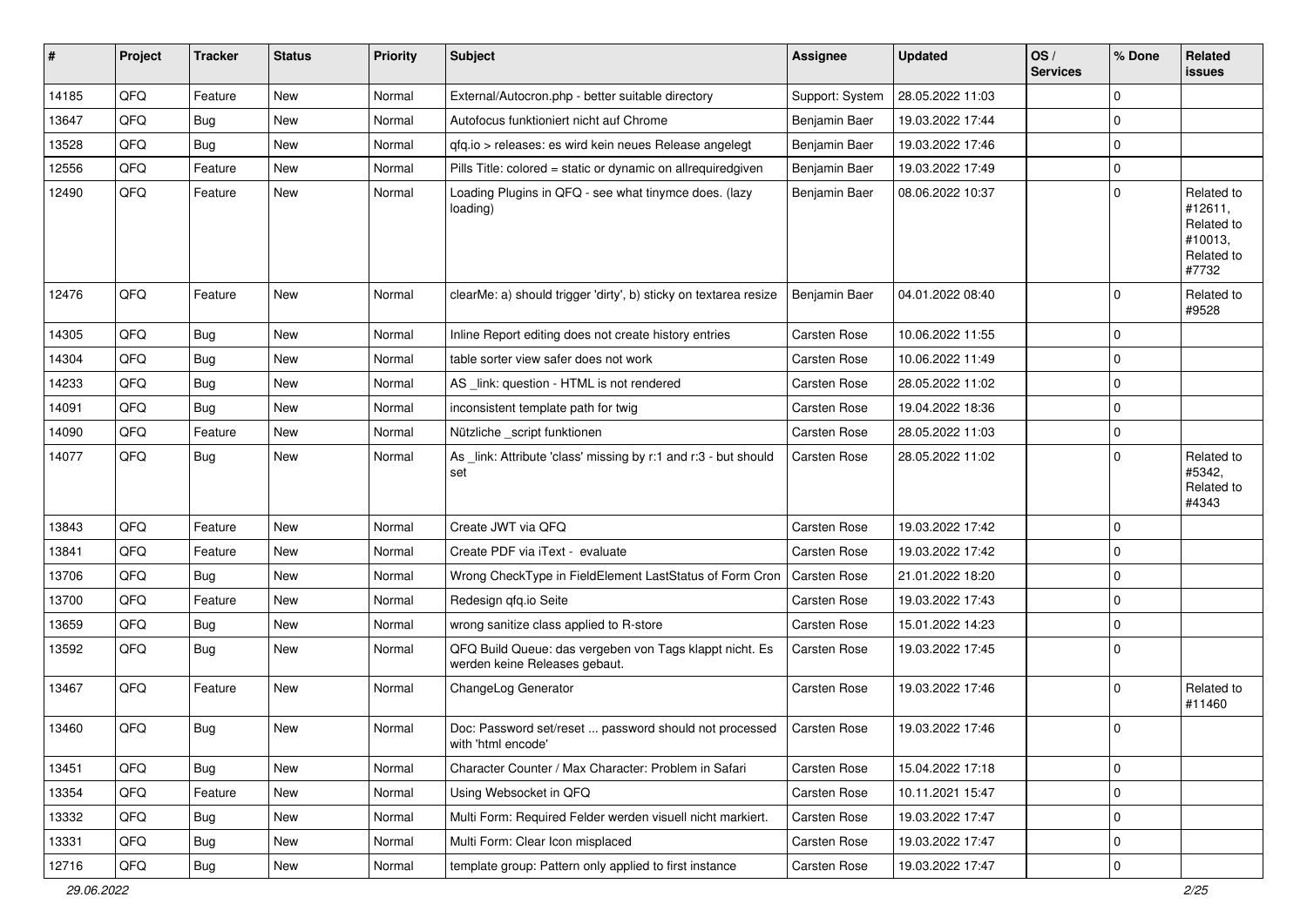| #     | Project | <b>Tracker</b> | <b>Status</b> | <b>Priority</b> | Subject                                                                                                                                             | Assignee     | <b>Updated</b>   | OS/<br><b>Services</b> | % Done      | Related<br><b>issues</b>                      |
|-------|---------|----------------|---------------|-----------------|-----------------------------------------------------------------------------------------------------------------------------------------------------|--------------|------------------|------------------------|-------------|-----------------------------------------------|
| 12714 | QFQ     | Bug            | New           | Normal          | Conversion of GIF to PDF broken when GIF contains Alpha.                                                                                            | Carsten Rose | 19.03.2022 17:49 |                        | $\Omega$    |                                               |
| 12679 | QFQ     | Feature        | New           | Normal          | tablesorter: custom column width                                                                                                                    | Carsten Rose | 16.06.2021 11:10 |                        | $\mathbf 0$ |                                               |
| 12664 | QFQ     | Feature        | New           | Normal          | TinyMCE: report/remove malicous HTML/JS Code                                                                                                        | Carsten Rose | 19.03.2022 17:47 |                        | $\Omega$    | Related to<br>#14320                          |
| 12632 | QFQ     | Feature        | New           | Normal          | TinyMCE: Prepare CSS classes for images                                                                                                             | Carsten Rose | 04.06.2021 14:35 |                        | 100         | Blocked by<br>#12186                          |
| 12603 | QFQ     | Feature        | New           | Normal          | Dropdown (Select), Radio, checkbox:<br>itemListAlways={{!SELECT key, value}}                                                                        | Carsten Rose | 19.03.2022 17:47 |                        | $\Omega$    |                                               |
| 12581 | QFQ     | <b>Bug</b>     | New           | Normal          | Form.forward=close: Record 'new' in new browser tab ><br>save (& close) >> Form is not reloaded with new created<br>record id and stays in mode=new | Carsten Rose | 19.03.2022 17:48 |                        | l 0         |                                               |
| 12520 | QFQ     | Bug            | <b>New</b>    | Normal          | Switch FE User: still active even FE User session expired                                                                                           | Carsten Rose | 19.03.2022 17:48 |                        | $\mathbf 0$ |                                               |
| 12512 | QFQ     | Bug            | New           | Normal          | Some MySQL Installation can't use 'stored procedures'                                                                                               | Carsten Rose | 19.03.2022 17:48 |                        | $\mathbf 0$ |                                               |
| 12480 | QFQ     | Feature        | New           | Normal          | If QFQ upgrade is running, block further request                                                                                                    | Carsten Rose | 03.05.2021 20:45 |                        | $\Omega$    |                                               |
| 12477 | QFQ     | Feature        | New           | Normal          | Support for refactoring: Form, FormElement, diverse<br>Tabellen/Spalten, tt-content Records                                                         | Carsten Rose | 03.05.2021 20:45 |                        | $\Omega$    |                                               |
| 12474 | QFQ     | Feature        | New           | Normal          | Check BaseConfigURL if it is given and the the last char is '/                                                                                      | Carsten Rose | 03.05.2021 20:45 |                        | $\mathbf 0$ |                                               |
| 12465 | QFQ     | Feature        | New           | Normal          | QFQ Function: use in FE to fill StoreRecord                                                                                                         | Carsten Rose | 05.05.2021 21:58 |                        | $\mathbf 0$ |                                               |
| 12413 | QFQ     | Feature        | New           | Normal          | STORE_TYPO3: enhance for {{be_users.email:T}},<br>{{fe_users.email:T}}                                                                              | Carsten Rose | 03.05.2021 20:45 |                        | $\Omega$    | Related to<br>#12412,<br>Related to<br>#10012 |
| 12412 | QFQ     | Feature        | New           | Normal          | Action/Escape qualifier 'e' (empty), '0': if given, an empty<br>string (or '0') will be treated as 'not found'                                      | Carsten Rose | 08.05.2021 09:40 |                        | $\Omega$    | Related to<br>#12413,<br>Related to<br>#10012 |
| 12400 | QFQ     | Feature        | New           | Normal          | Tutorial ist in QFQ Doku, Wird in der Suche gefunden, es<br>gibt aber kein Menupunkt - Inhalt ueberpruefen                                          | Carsten Rose | 03.05.2021 20:45 |                        | $\Omega$    |                                               |
| 12330 | QFQ     | Feature        | New           | Normal          | Copy to input field / text area / TinyMCE                                                                                                           | Carsten Rose | 07.04.2021 09:01 |                        | $\Omega$    |                                               |
| 12327 | QFQ     | Bug            | New           | Normal          | Copy to clipboard: Glyphicon can not be changed                                                                                                     | Carsten Rose | 27.12.2021 17:59 |                        | $\Omega$    |                                               |
| 12269 | QFQ     | Feature        | New           | Normal          | 2FA - Login                                                                                                                                         | Carsten Rose | 03.05.2021 20:45 |                        | $\mathbf 0$ |                                               |
| 12187 | QFG     | Bug            | New           | Normal          | Trigger FormAsFile() via Report: probably problem with multi<br>DB setup                                                                            | Carsten Rose | 20.03.2021 21:20 |                        | $\Omega$    |                                               |
| 12163 | QFQ     | Feature        | New           | Normal          | Checkbox: table wrap                                                                                                                                | Carsten Rose | 03.05.2021 20:51 |                        | $\mathbf 0$ |                                               |
| 12162 | QFQ     | Feature        | New           | Normal          | FE.type=sendmail: personalized mailing (several mails) via<br>template                                                                              | Carsten Rose | 03.05.2021 20:45 |                        | $\mathbf 0$ |                                               |
| 12146 | QFQ     | Feature        | New           | Normal          | Autocron Job: Anzeigen wann der naechste Job ausgefuehrt   Carsten Rose<br>wird, resp das er nicht ausgefuehrt wird                                 |              | 15.03.2021 15:23 |                        | 0           |                                               |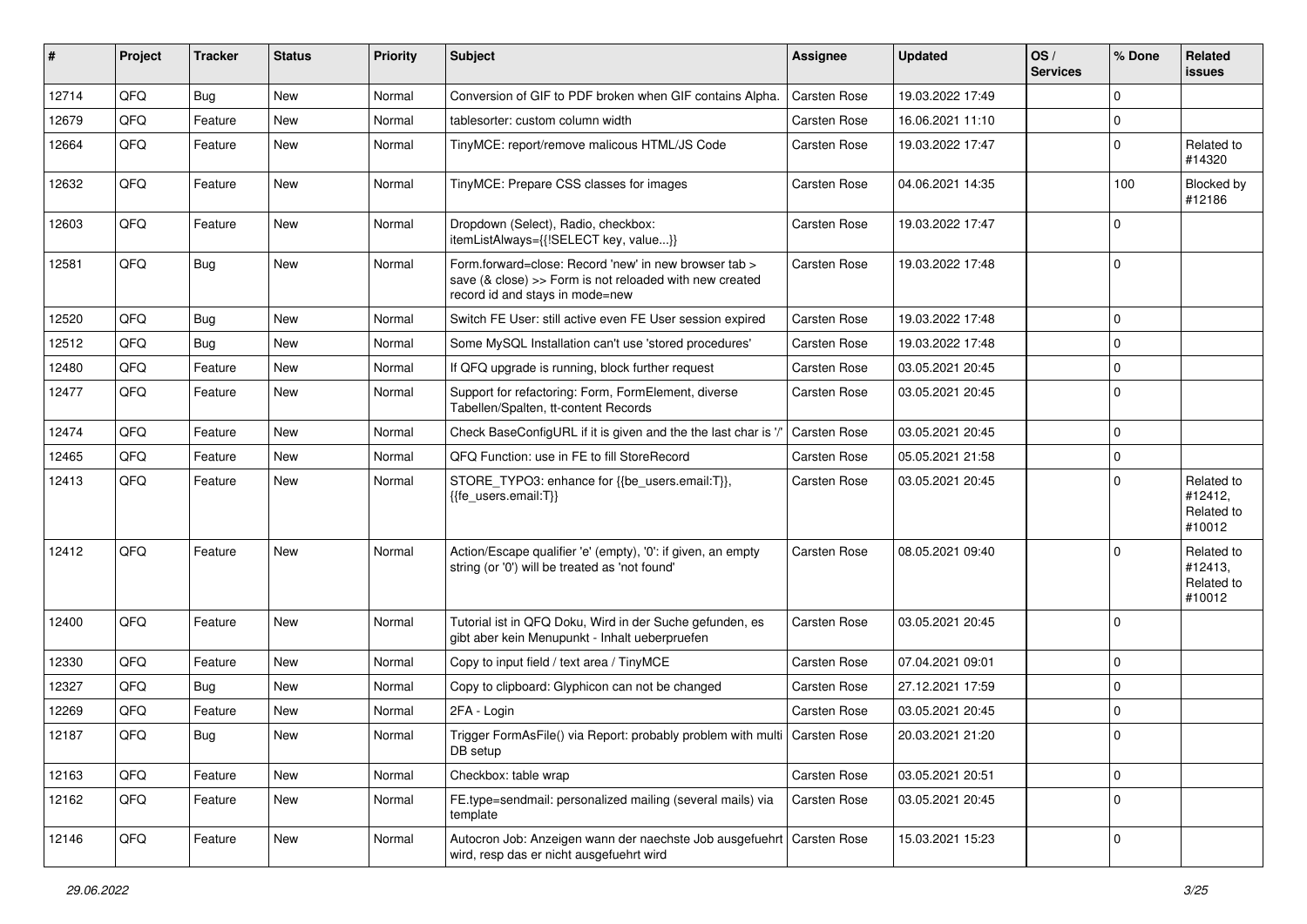| #     | Project | <b>Tracker</b> | <b>Status</b> | <b>Priority</b> | Subject                                                                                              | <b>Assignee</b>                                        | <b>Updated</b>   | OS/<br><b>Services</b> | % Done              | Related<br>issues                            |                      |
|-------|---------|----------------|---------------|-----------------|------------------------------------------------------------------------------------------------------|--------------------------------------------------------|------------------|------------------------|---------------------|----------------------------------------------|----------------------|
| 12133 | QFQ     | <b>Bug</b>     | New           | Normal          | NPM, phpSpreadSheet aktualisieren                                                                    | Carsten Rose                                           | 15.03.2021 09:04 |                        | $\Omega$            |                                              |                      |
| 12119 | QFQ     | Feature        | New           | Normal          | AS paged: error message missing if there ist no 'r'<br>argument.                                     | Carsten Rose                                           | 03.05.2021 20:51 |                        | $\mathbf 0$         |                                              |                      |
| 12109 | QFQ     | Feature        | <b>New</b>    | Normal          | Donwload Link: Plain, SIP, Persistent Link, Peristent SIP -<br>new notation                          | Carsten Rose                                           | 03.05.2021 20:45 |                        | $\Omega$            | Related to<br>#12085                         |                      |
| 12045 | QFQ     | Bug            | New           | Normal          | templateGroup afterSave FE: Aufruf ohne<br>salHonorFormElements funktioniert nicht                   | Carsten Rose                                           | 18.02.2021 16:33 |                        | $\overline{0}$      |                                              |                      |
| 12040 | QFQ     | <b>Bug</b>     | New           | Normal          | FE Mode 'hidden' für zwei FEs auf einer Zeile                                                        | Carsten Rose                                           | 18.02.2021 10:13 |                        | $\Omega$            |                                              |                      |
| 12024 | QFQ     | Feature        | New           | Normal          | Excel Export: text columns by default decode<br>htmlspeciachar()                                     | <b>Carsten Rose</b>                                    | 17.02.2021 23:55 |                        | $\Omega$            | Related to<br>#12022                         |                      |
| 12023 | QFQ     | Feature        | <b>New</b>    | Normal          | MySQL Stored Precdure: QDECODESPECIALCHAR()                                                          | Carsten Rose                                           | 16.02.2021 11:16 |                        | $\Omega$            | Related to<br>#12022                         |                      |
| 11955 | QFQ     | Feature        | New           | Normal          | subrecord: new title option to set <th> attributes - e.g. to<br/>customize tablesorter options.</th> | attributes - e.g. to<br>customize tablesorter options. | Carsten Rose     | 03.05.2021 20:47       |                     | $\Omega$                                     | Related to<br>#11775 |
| 11775 | QFQ     | Feature        | New           | Normal          | Subrecord Tooltip pro Feld                                                                           | Carsten Rose                                           | 18.12.2020 15:22 |                        | $\Omega$            | Related to<br>#11955                         |                      |
| 11752 | QFQ     | Bug            | New           | Normal          | checkbox renders multiple input elements with same name                                              | Carsten Rose                                           | 17.12.2020 14:58 |                        | $\Omega$            | Related to<br>#11750                         |                      |
| 11747 | QFQ     | Feature        | New           | Normal          | Maintenance Page with Redirect                                                                       | Carsten Rose                                           | 03.05.2021 20:47 |                        | $\Omega$            | Related to<br>#11741                         |                      |
| 11702 | QFQ     | Feature        | New           | Normal          | HTML Special Char makes no sense for 'allbut' if '&' is<br>forbidden                                 | Carsten Rose                                           | 07.12.2021 16:35 |                        | $\Omega$            | Related to<br>#5112,<br>Related to<br>#14320 |                      |
| 11695 | QFQ     | Bug            | <b>New</b>    | Normal          | MultiForm required FE Error                                                                          | Carsten Rose                                           | 04.12.2020 13:34 |                        | $\Omega$            |                                              |                      |
| 11668 | QFQ     | <b>Bug</b>     | New           | Normal          | Play function.sql - problem with mysql                                                               | Carsten Rose                                           | 03.05.2021 20:48 |                        | $\mathbf 0$         |                                              |                      |
| 11667 | QFQ     | <b>Bug</b>     | New           | Normal          | MySQL mariadb-server-10.3: Incorrect datetime value                                                  | Carsten Rose                                           | 03.05.2021 20:48 |                        | $\mathbf 0$         |                                              |                      |
| 11523 | QFQ     | Feature        | New           | Normal          | Mit dynamic Update erkennen, ob Upload gemacht wurde                                                 | Carsten Rose                                           | 13.11.2020 15:07 |                        | $\Omega$            | Related to<br>#9533                          |                      |
| 11516 | QFQ     | Feature        | New           | Normal          | Multi Page Form (Previous/Next Buttons)                                                              | Carsten Rose                                           | 16.03.2021 17:52 |                        | $\Omega$            |                                              |                      |
| 11504 | QFQ     | Feature        | <b>New</b>    | Normal          | Dynamic Update: Button text update for 'Save',' Close' &<br>'Delete'                                 | Carsten Rose                                           | 12.11.2020 23:44 |                        | 0                   |                                              |                      |
| 11460 | QFQ     | Feature        | New           | Normal          | Easier creation of changelog: gitchangelog                                                           | Carsten Rose                                           | 12.06.2021 10:20 |                        | 0                   | Related to<br>#13467                         |                      |
| 11239 | QFQ     | <b>Bug</b>     | New           | Normal          | Radiobutton (plain): horizontales Rendern abhängig vom<br>Datentyp in der Datenbank                  | Carsten Rose                                           | 30.09.2020 18:37 |                        | 0                   |                                              |                      |
| 11080 | QFQ     | Feature        | New           | Normal          | Send MQTT messages                                                                                   | Carsten Rose                                           | 29.08.2020 19:49 |                        | 0                   |                                              |                      |
| 10996 | QFQ     | Feature        | New           | Normal          | Download video via sip: no seek                                                                      | Carsten Rose                                           | 12.08.2020 14:18 |                        | $\mathsf{O}\xspace$ |                                              |                      |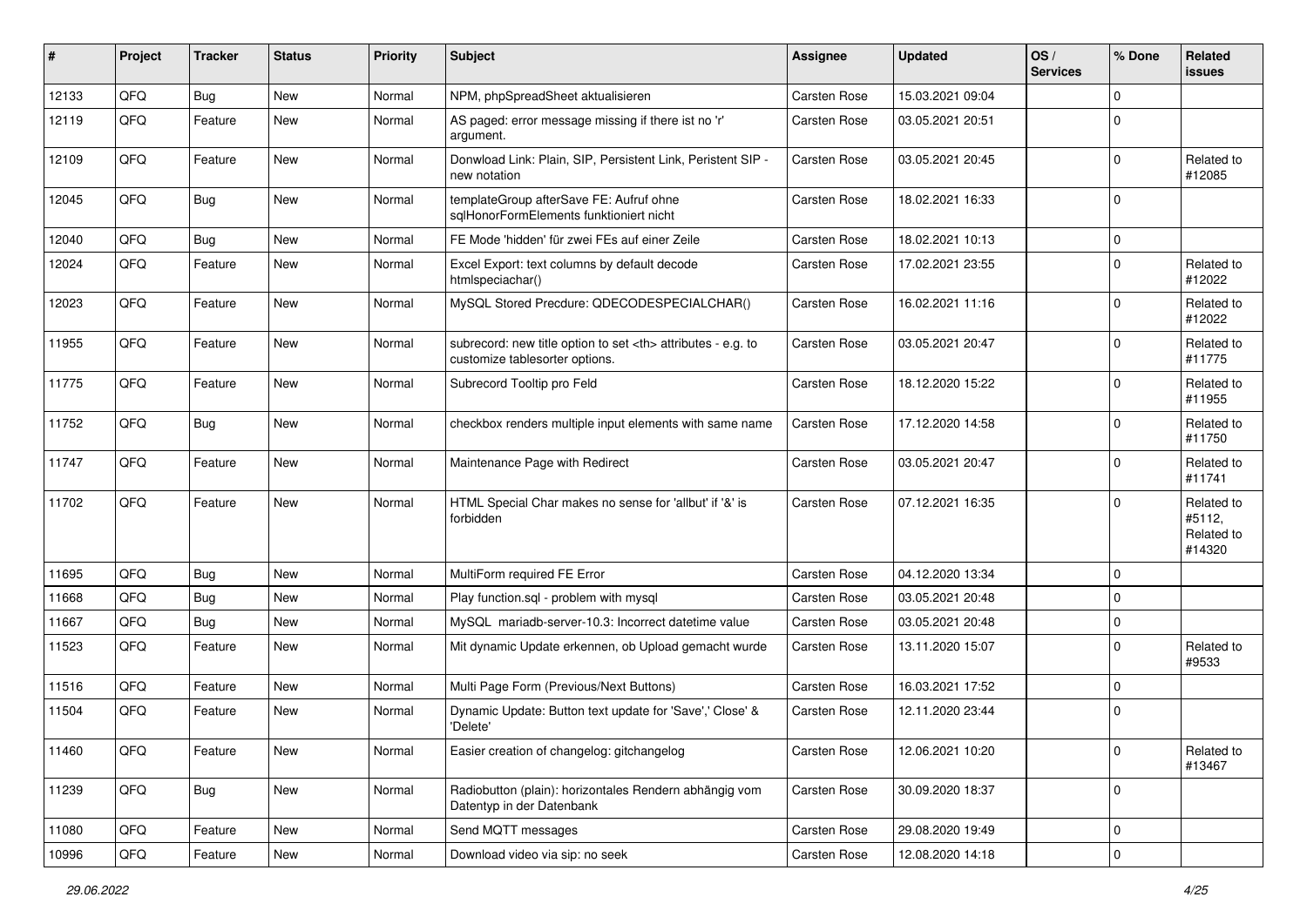| ∦     | Project | <b>Tracker</b> | <b>Status</b> | <b>Priority</b> | <b>Subject</b>                                                                                                                        | Assignee            | <b>Updated</b>   | OS/<br><b>Services</b> | % Done      | Related<br><b>issues</b>                                             |
|-------|---------|----------------|---------------|-----------------|---------------------------------------------------------------------------------------------------------------------------------------|---------------------|------------------|------------------------|-------------|----------------------------------------------------------------------|
| 10979 | QFQ     | Feature        | <b>New</b>    | Normal          | Ajax Calls an API - dataReport                                                                                                        | Carsten Rose        | 11.05.2022 12:15 |                        | $\Omega$    |                                                                      |
| 10976 | QFQ     | Feature        | <b>New</b>    | Normal          | Excel Export Verbesserungen                                                                                                           | Carsten Rose        | 06.08.2020 10:56 |                        | $\Omega$    |                                                                      |
| 10937 | QFQ     | Bug            | <b>New</b>    | Normal          | Fehler mit abhängigen Select- Feldern beim Positionieren                                                                              | Carsten Rose        | 12.11.2020 23:45 |                        | $\pmb{0}$   |                                                                      |
| 10819 | QFQ     | Feature        | <b>New</b>    | Normal          | Persistent SIP - second try                                                                                                           | Carsten Rose        | 29.06.2020 23:02 |                        | $\mathbf 0$ | Related to<br>#6261                                                  |
| 10714 | QFQ     | Feature        | <b>New</b>    | Normal          | multi Table Form                                                                                                                      | Carsten Rose        | 16.03.2021 18:44 |                        | $\mathbf 0$ |                                                                      |
| 10704 | QFQ     | Bug            | New           | Normal          | wkhtml problem rendering fullCalendar.js / fabric.js >><br>successor: puppeteer                                                       | Carsten Rose        | 12.11.2020 23:45 |                        | $\mathbf 0$ | Related to<br>#5024,<br>Related to<br>#4650,<br>Related to<br>#10715 |
| 10658 | QFQ     | Bug            | New           | Normal          | processReadOnly broken                                                                                                                | Carsten Rose        | 27.05.2020 17:55 |                        | $\Omega$    |                                                                      |
| 10593 | QFQ     | Feature        | <b>New</b>    | Normal          | label2: text behind input element                                                                                                     | Carsten Rose        | 16.05.2020 10:57 |                        | $\Omega$    |                                                                      |
| 10588 | QFQ     | <b>Bug</b>     | <b>New</b>    | Normal          | typeahed Tag: Doku anpassen                                                                                                           | Carsten Rose        | 12.11.2020 23:45 |                        | $\Omega$    |                                                                      |
| 10322 | QFQ     | Bug            | <b>New</b>    | Normal          | FormElement / Radio: missing column 'enum' >> FE not<br>reported                                                                      | Carsten Rose        | 07.05.2020 09:37 |                        | $\Omega$    |                                                                      |
| 10119 | QFQ     | Feature        | <b>New</b>    | Normal          | Dropdown (selectlist) & Type Ahead: format and catagorize<br>list                                                                     | Carsten Rose        | 07.05.2020 09:36 |                        | $\mathbf 0$ |                                                                      |
| 10115 | QFQ     | Feature        | <b>New</b>    | Normal          | TypeAhead: static list                                                                                                                | Carsten Rose        | 26.02.2020 16:42 |                        | 100         |                                                                      |
| 10082 | QFQ     | <b>Bug</b>     | <b>New</b>    | Normal          | FE.type=SELECT - 'sanatize' Class                                                                                                     | Carsten Rose        | 07.05.2020 09:36 |                        | $\Omega$    | Related to<br>#10081                                                 |
| 10080 | QFQ     | Feature        | <b>New</b>    | Normal          | Popup on 'save' / 'close': configure dialog (answer<br>yes/no/cancle/)                                                                | Carsten Rose        | 28.03.2021 20:52 |                        | $\Omega$    | Is duplicate<br>of #12262                                            |
| 10014 | QFQ     | Feature        | <b>New</b>    | Normal          | Manual.rst: describe behaviour and process order of<br>fillStoreVar, slaveId, sqlBefore,                                              | Carsten Rose        | 01.02.2020 22:31 |                        | $\Omega$    |                                                                      |
| 9983  | QFQ     | Feature        | <b>New</b>    | Normal          | Report Notation: new keyword 'range'                                                                                                  | Carsten Rose        | 01.02.2020 15:55 |                        | $\Omega$    |                                                                      |
| 9927  | QFQ     | Feature        | <b>New</b>    | Normal          | QFQ Update: a) Update nur machen wenn BE User<br>eingeloggt ist., b) Bei Fehler genaue Meldung welcher<br>Updateschritt Probleme hat. | Carsten Rose        | 22.01.2020 12:59 |                        | $\Omega$    |                                                                      |
| 9811  | QFQ     | Feature        | <b>New</b>    | Normal          | Report: tag every n'th row                                                                                                            | Carsten Rose        | 01.02.2020 23:22 |                        | $\Omega$    |                                                                      |
| 9783  | QFQ     | <b>Bug</b>     | <b>New</b>    | Normal          | Email with special characters                                                                                                         | Carsten Rose        | 01.02.2020 23:22 |                        | $\mathbf 0$ |                                                                      |
| 9781  | QFQ     | Feature        | <b>New</b>    | Normal          | Button: CSS class to make buttons smaller                                                                                             | Carsten Rose        | 01.02.2020 23:22 |                        | $\Omega$    |                                                                      |
| 9777  | QFQ     | Feature        | <b>New</b>    | Normal          | Logging QFQ Variables                                                                                                                 | Carsten Rose        | 16.12.2019 17:17 |                        | $\mathbf 0$ |                                                                      |
| 9773  | QFQ     | Bug            | <b>New</b>    | Normal          | form.parameter.formModeGlobal=requiredOff                                                                                             | Carsten Rose        | 01.02.2020 15:56 |                        | $\mathbf 0$ |                                                                      |
| 9707  | QFQ     | Feature        | <b>New</b>    | Normal          | SIP security: encode pageld and check pageld on decode                                                                                | <b>Carsten Rose</b> | 01.02.2020 23:22 |                        | $\mathbf 0$ |                                                                      |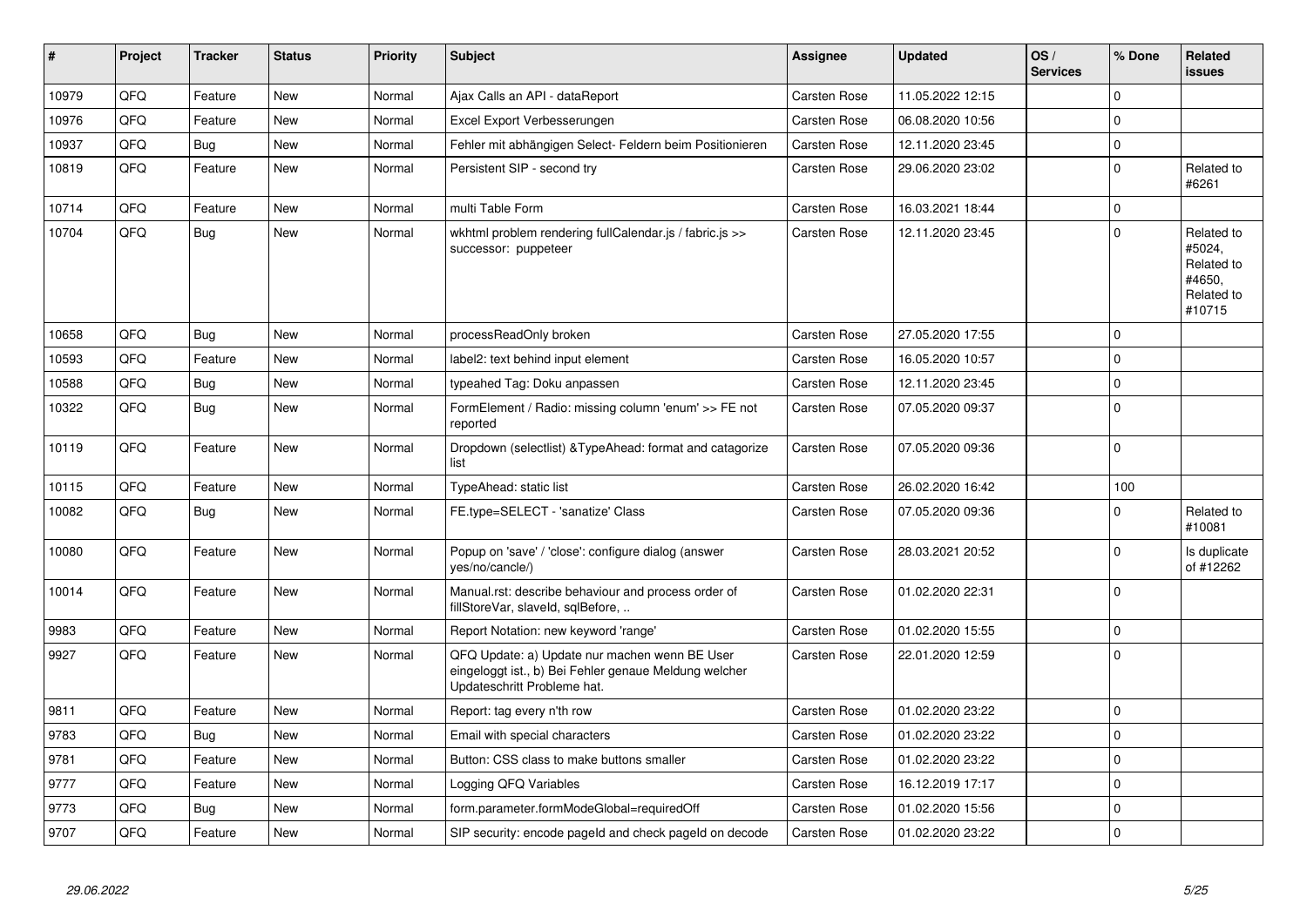| #    | Project | <b>Tracker</b> | <b>Status</b> | <b>Priority</b> | <b>Subject</b>                                                                                         | Assignee     | <b>Updated</b>   | OS/<br><b>Services</b> | % Done      | Related<br><b>issues</b>                                             |
|------|---------|----------------|---------------|-----------------|--------------------------------------------------------------------------------------------------------|--------------|------------------|------------------------|-------------|----------------------------------------------------------------------|
| 9706 | QFQ     | Feature        | <b>New</b>    | Normal          | Multi File Upload (hidden template group)                                                              | Carsten Rose | 01.02.2020 23:22 |                        | $\Omega$    | Related to<br>#7521,<br>Related to<br>#5562,<br>Related to<br>#13330 |
| 9602 | QFQ     | Feature        | <b>New</b>    | Normal          | Form definition as JSON                                                                                | Carsten Rose | 01.02.2020 23:21 |                        | $\Omega$    | Related to<br>#9600                                                  |
| 9537 | QFQ     | Feature        | <b>New</b>    | Normal          | FormEditor: Edit fieldset in FrontEnd                                                                  | Carsten Rose | 01.02.2020 23:22 |                        | $\mathbf 0$ |                                                                      |
| 9533 | QFQ     | <b>Bug</b>     | New           | Normal          | FE.type=upload: Check in 'beforeSave' if upload is given                                               | Carsten Rose | 01.02.2020 23:22 |                        | $\Omega$    | Related to<br>#11523                                                 |
| 9352 | QFQ     | Feature        | <b>New</b>    | Normal          | FE 'Native' fire slaveld, sqlAfter, sqllns                                                             | Carsten Rose | 01.02.2020 23:22 |                        | $\mathbf 0$ |                                                                      |
| 9348 | QFQ     | Feature        | <b>New</b>    | Normal          | defaultThumbnailSize: pre render thumbnails                                                            | Carsten Rose | 12.06.2021 09:05 |                        | $\Omega$    |                                                                      |
| 9317 | QFQ     | Bug            | New           | Normal          | FE.type=note: with dynamic show/hidden an empty label<br>causes trouble                                | Carsten Rose | 01.02.2020 23:22 |                        | $\Omega$    |                                                                      |
| 9275 | QFQ     | <b>Bug</b>     | <b>New</b>    | Normal          | autcron: t3 page, which takes to long to respond, is not<br>reported properly                          | Carsten Rose | 01.02.2020 23:22 |                        | 100         |                                                                      |
| 9221 | QFQ     | Feature        | <b>New</b>    | Normal          | typeAhead: Zeichenlimite ausschalten                                                                   | Carsten Rose | 08.05.2021 17:06 |                        | $\mathbf 0$ |                                                                      |
| 9208 | QFQ     | Feature        | <b>New</b>    | Normal          | Manage 'recent' records                                                                                | Carsten Rose | 01.02.2020 23:22 |                        | $\mathbf 0$ |                                                                      |
| 9177 | QFQ     | Bug            | New           | Normal          | Bug? QFQ tries to save an action FE, which has real<br>existing column name                            | Carsten Rose | 01.02.2020 23:22 |                        | $\mathbf 0$ |                                                                      |
| 9136 | QFQ     | Feature        | <b>New</b>    | Normal          | Create ZIP files with dynamic PDFs                                                                     | Carsten Rose | 01.02.2020 23:22 |                        | $\mathbf 0$ |                                                                      |
| 9129 | QFQ     | Feature        | New           | Normal          | sqlValidate: Message as notification, not as error                                                     | Carsten Rose | 01.02.2020 23:22 |                        | $\mathbf 0$ | Related to<br>#9128                                                  |
| 9128 | QFQ     | Feature        | <b>New</b>    | Normal          | Error Message: not replaced variables- a) replace back to<br>'{{', b) underline                        | Carsten Rose | 01.02.2020 23:22 |                        | $\Omega$    | Related to<br>#9129                                                  |
| 9127 | QFQ     | <b>Bug</b>     | <b>New</b>    | Normal          | Error Message: change 'roll over' color - text not readable                                            | Carsten Rose | 01.02.2020 23:22 |                        | $\Omega$    |                                                                      |
| 9077 | QFQ     | <b>Bug</b>     | <b>New</b>    | Normal          | typeAheadSql: report broken SQL                                                                        | Carsten Rose | 01.02.2020 23:22 |                        | 0           |                                                                      |
| 9013 | QFQ     | Bug            | <b>New</b>    | Normal          | Error in Twig template not handled                                                                     | Carsten Rose | 20.10.2021 13:43 |                        | $\mathbf 0$ |                                                                      |
| 8975 | QFQ     | Feature        | <b>New</b>    | Normal          | Report Notation: 2.0                                                                                   | Carsten Rose | 01.02.2020 23:22 |                        | $\mathbf 0$ | Related to<br>#8963                                                  |
| 8806 | QFQ     | Feature        | <b>New</b>    | Normal          | <b>SQL Function nl2br</b>                                                                              | Carsten Rose | 01.02.2020 23:22 |                        | $\mathbf 0$ |                                                                      |
| 8719 | QFQ     | Feature        | <b>New</b>    | Normal          | extraButtonLock: add support for 0/1                                                                   | Carsten Rose | 01.02.2020 23:22 |                        | $\mathbf 0$ |                                                                      |
| 8702 | QFQ     | Feature        | <b>New</b>    | Normal          | Load Record which is locked: missing user info                                                         | Carsten Rose | 11.12.2019 16:16 |                        | $\mathbf 0$ | Related to<br>#9789                                                  |
| 8336 | QFQ     | Feature        | <b>New</b>    | Normal          | Form > modified > Close New: a) Optional disable popup, b)<br>custom text, c) mode on save: close stay | Carsten Rose | 01.02.2020 23:22 |                        | $\Omega$    | Related to<br>#8335                                                  |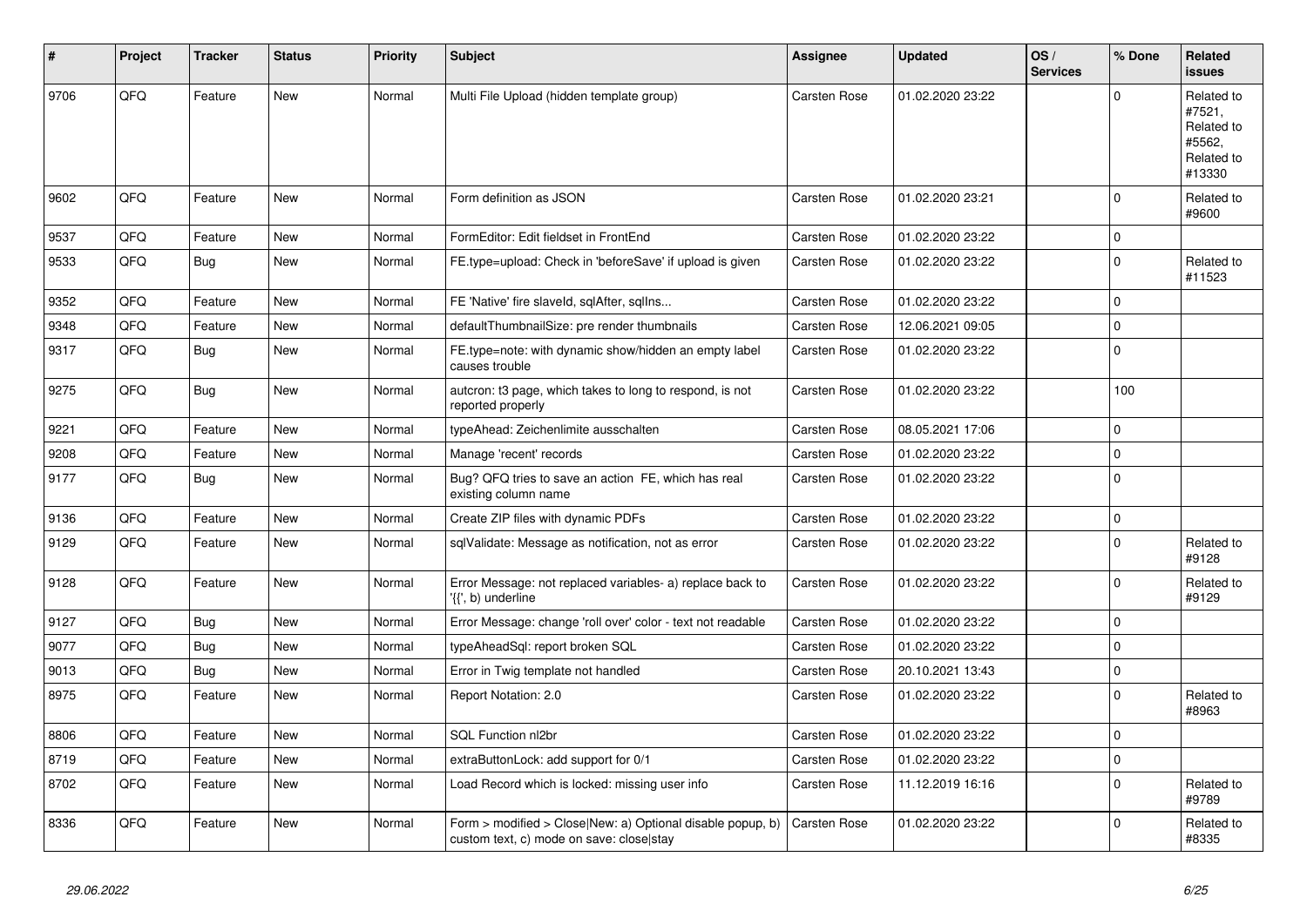| $\sharp$ | Project | <b>Tracker</b> | <b>Status</b> | <b>Priority</b> | Subject                                                                                               | Assignee            | <b>Updated</b>   | OS/<br><b>Services</b> | % Done      | Related<br>issues    |
|----------|---------|----------------|---------------|-----------------|-------------------------------------------------------------------------------------------------------|---------------------|------------------|------------------------|-------------|----------------------|
| 8217     | QFQ     | Feature        | New           | Normal          | if-elseif-else construct                                                                              | <b>Carsten Rose</b> | 16.03.2021 18:41 |                        | 0           | Related to<br>#10716 |
| 8187     | QFQ     | Feature        | New           | Normal          | Subrecord: enable/hide new button - make new/edit/delete<br>customizeable.                            | <b>Carsten Rose</b> | 06.03.2021 18:44 |                        | $\Omega$    | Related to<br>#11326 |
| 8089     | QFQ     | Feature        | <b>New</b>    | Normal          | Copy/Paste for FormElements                                                                           | Carsten Rose        | 01.02.2020 23:22 |                        | $\Omega$    |                      |
| 8049     | QFQ     | <b>Bug</b>     | New           | Normal          | FE.type=note, column 'value': text moves some pixel to top<br>after save                              | Carsten Rose        | 01.02.2020 23:22 |                        | $\Omega$    |                      |
| 7924     | QFQ     | Feature        | New           | Normal          | Radio/Checkbox with Tooltip                                                                           | Carsten Rose        | 01.02.2020 23:22 |                        | $\Omega$    |                      |
| 7920     | QFQ     | Feature        | New           | Normal          | FE: Syntax Highlight, Zeinlenumbruch                                                                  | Carsten Rose        | 01.02.2020 10:03 |                        | 0           |                      |
| 7890     | QFQ     | Bug            | New           | Normal          | FormElement 'required': extraButtonInfo not aligned                                                   | Carsten Rose        | 11.06.2021 21:17 |                        | $\Omega$    | Related to<br>#11517 |
| 7812     | QFQ     | Feature        | <b>New</b>    | Normal          | FE 'Subrecord' - new option 'subrecordShowFilter',<br>'subrecordPaging'                               | Carsten Rose        | 01.02.2020 23:22 |                        | $\Omega$    |                      |
| 7795     | QFQ     | Bug            | New           | Normal          | Readonly Form: Typeahead-Felder                                                                       | Carsten Rose        | 01.02.2020 23:22 |                        | $\Omega$    |                      |
| 7685     | QFQ     | <b>Bug</b>     | <b>New</b>    | Normal          | Open FormElement from QFQ error message and save<br>modified record: error about missing {{formId:F}} | Carsten Rose        | 01.02.2020 23:22 |                        | $\Omega$    |                      |
| 7683     | QFQ     | Feature        | New           | Normal          | Special column names in '{{ SELECT  AS _link }}' should<br>be detected                                | Carsten Rose        | 01.02.2020 23:21 |                        | $\mathbf 0$ |                      |
| 7681     | QFQ     | Feature        | <b>New</b>    | Normal          | Optional switch off 'check for modified record'                                                       | Carsten Rose        | 01.02.2020 23:21 |                        | 0           |                      |
| 7660     | QFQ     | Feature        | <b>New</b>    | Normal          | IMAP: import mails to DB, move / delete mails                                                         | Carsten Rose        | 01.02.2020 09:52 |                        | $\Omega$    |                      |
| 7574     | QFQ     | <b>Bug</b>     | New           | Normal          | Substitute error: form element not reported / dont parse<br>Form.note                                 | Carsten Rose        | 01.02.2020 23:21 |                        | $\Omega$    |                      |
| 7547     | QFQ     | Bug            | <b>New</b>    | Normal          | Error Message in afterSave: wrong parameter column<br>reported                                        | Carsten Rose        | 01.02.2020 23:22 |                        | 0           |                      |
| 7524     | QFQ     | <b>Bug</b>     | <b>New</b>    | Normal          | QFQ throws a 'General Error' if 'fileadmin/protected/log/' is<br>not writeable                        | Carsten Rose        | 01.02.2020 23:22 |                        | 0           |                      |
| 7521     | QFQ     | Feature        | New           | Normal          | TemplateGroup: fe.type=upload                                                                         | Carsten Rose        | 01.02.2020 23:21 |                        | 0           | Related to<br>#9706  |
| 7520     | QFQ     | Feature        | <b>New</b>    | Normal          | QR Code:  AS _qr ( AS _link)                                                                          | Carsten Rose        | 01.02.2020 23:22 |                        | 0           |                      |
| 7519     | QFQ     | Feature        | New           | Normal          | Select: Multi                                                                                         | Carsten Rose        | 01.02.2020 23:22 |                        | $\Omega$    |                      |
| 7513     | QFQ     | <b>Bug</b>     | New           | Normal          | Radios not correct aligned                                                                            | Carsten Rose        | 01.02.2020 23:22 |                        | 0           |                      |
| 7512     | QFQ     | Bug            | New           | Normal          | FE: inputType=number >> 'pattern' is not respected                                                    | Carsten Rose        | 01.02.2020 23:22 |                        | 0           |                      |
| 7481     | QFQ     | Feature        | New           | Normal          | Detect 'BaseUrl' automatically                                                                        | Carsten Rose        | 01.02.2020 23:21 |                        | 0           |                      |
| 7480     | QFQ     | Feature        | New           | Normal          | Record History (Undo / Redo)                                                                          | Carsten Rose        | 11.12.2019 16:16 |                        | $\mathbf 0$ | Related to<br>#2361  |
| 7342     | QFQ     | Feature        | New           | Normal          | add content = hide_this                                                                               | Carsten Rose        | 01.02.2020 23:21 |                        | 0           |                      |
| 7280     | QFQ     | Feature        | New           | Normal          | recently used table                                                                                   | Carsten Rose        | 01.02.2020 23:21 |                        | 0           |                      |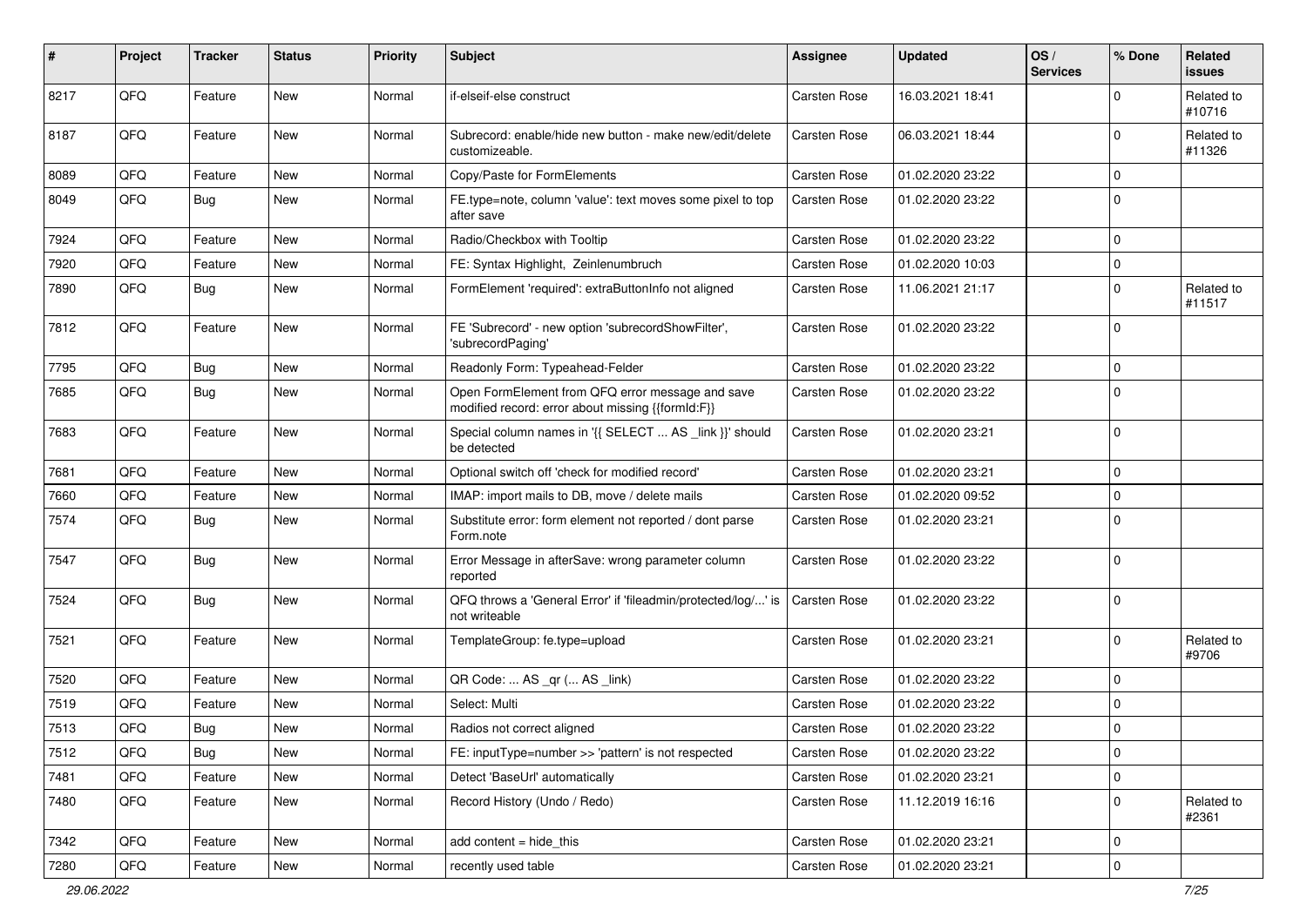| #    | Project | <b>Tracker</b> | <b>Status</b> | <b>Priority</b> | <b>Subject</b>                                                                                                             | Assignee            | Updated          | OS/<br><b>Services</b> | % Done      | Related<br><b>issues</b>                    |
|------|---------|----------------|---------------|-----------------|----------------------------------------------------------------------------------------------------------------------------|---------------------|------------------|------------------------|-------------|---------------------------------------------|
| 7261 | QFQ     | Bug            | <b>New</b>    | Normal          | Report path Filename for user without path, only the filename                                                              | Carsten Rose        | 01.02.2020 23:21 |                        | $\Omega$    |                                             |
| 7239 | QFQ     | Feature        | <b>New</b>    | Normal          | TinyMCE: html tag whitelist                                                                                                | Carsten Rose        | 01.02.2020 23:21 |                        | $\Omega$    | Related to<br>#14320                        |
| 7219 | QFQ     | <b>Bug</b>     | <b>New</b>    | Normal          | typeSheadSql / typeAheadSqlPrefetch: change to curly<br>braces                                                             | <b>Carsten Rose</b> | 01.02.2020 23:21 |                        | $\Omega$    |                                             |
| 7175 | QFQ     | Feature        | <b>New</b>    | Normal          | Upload: md5 hash as filename                                                                                               | Carsten Rose        | 01.02.2020 23:21 |                        | $\Omega$    |                                             |
| 7119 | QFQ     | Feature        | New           | Normal          | Upload: scaleDownWidth, scaleDownHeight                                                                                    | Carsten Rose        | 01.02.2020 23:21 |                        | $\mathbf 0$ |                                             |
| 7109 | QFQ     | Feature        | <b>New</b>    | Normal          | Dynamic Updates: row/element hide                                                                                          | Carsten Rose        | 01.02.2020 23:22 |                        | $\Omega$    | Has<br>duplicate<br>#4081                   |
| 7102 | QFQ     | Feature        | <b>New</b>    | Normal          | Comment sign in report: '#' and '--'                                                                                       | Carsten Rose        | 01.02.2020 23:21 |                        | $\mathbf 0$ |                                             |
| 7099 | QFQ     | Feature        | <b>New</b>    | Normal          | <b>Redesign FormEditor</b>                                                                                                 | <b>Carsten Rose</b> | 01.02.2020 23:21 |                        | $\Omega$    |                                             |
| 7014 | QFQ     | <b>Bug</b>     | New           | Normal          | Sending invalid emails succeeds when<br>debug.redirectAllMailTo is set                                                     | <b>Carsten Rose</b> | 01.02.2020 23:21 |                        | $\mathbf 0$ |                                             |
| 7002 | QFQ     | <b>Bug</b>     | New           | Normal          | Dynamic Update: row does not disappear / appear                                                                            | Carsten Rose        | 01.02.2020 23:22 |                        | $\Omega$    |                                             |
| 6912 | QFQ     | <b>Bug</b>     | <b>New</b>    | Normal          | error Message Var 'deadline' already set in SIP - in Form<br>with FE.value={{deadline:R:::{{deadlinePeriod:Y}}}}           | Carsten Rose        | 01.02.2020 23:21 |                        | $\Omega$    |                                             |
| 6855 | QFQ     | Feature        | <b>New</b>    | Normal          | With {{feUser:U}}!={{feUser:T}}: Save / Delete: only possible<br>with {{feUserSave:U}}='yes' and '{{feUserDelete:U}}='yes' | <b>Carsten Rose</b> | 01.02.2020 23:21 |                        | $\Omega$    |                                             |
| 6765 | QFQ     | Feature        | <b>New</b>    | Normal          | Moeglichkeit via QFQ eigene Logs zu schreiben                                                                              | Carsten Rose        | 01.02.2020 23:21 |                        | $\Omega$    |                                             |
| 6723 | QFQ     | Feature        | New           | Normal          | Report QFQ Installation and Version                                                                                        | Carsten Rose        | 12.06.2021 09:07 |                        | $\Omega$    |                                             |
| 6677 | QFQ     | <b>Bug</b>     | <b>New</b>    | Normal          | Error message FE Action Element: no/wrong FE reference<br>who cause the problem.                                           | <b>Carsten Rose</b> | 01.02.2020 23:21 |                        | $\Omega$    |                                             |
| 6609 | QFQ     | Feature        | <b>New</b>    | Normal          | Formlet: JSON API erweitern                                                                                                | <b>Carsten Rose</b> | 01.02.2020 23:21 |                        | 50          |                                             |
| 6602 | QFQ     | Feature        | <b>New</b>    | Normal          | Formlet: in Report auf Mausklick ein mini-form oeffnen                                                                     | Carsten Rose        | 11.12.2019 16:16 |                        | $\Omega$    |                                             |
| 6594 | QFQ     | Feature        | <b>New</b>    | Normal          | Excel: on download, check if there is a valid sip                                                                          | Carsten Rose        | 01.02.2020 23:21 |                        | $\Omega$    |                                             |
| 6483 | QFQ     | <b>Bug</b>     | <b>New</b>    | Normal          | R Store funktioniert nicht bei 'Report Notation' im FE                                                                     | Carsten Rose        | 01.02.2020 23:21 |                        | $\mathbf 0$ |                                             |
| 6462 | QFQ     | Bug            | New           | Normal          | File Upload: Nutzlose Fehlermeldung wenn Datei zu gross                                                                    | Carsten Rose        | 01.02.2020 23:21 |                        | $\Omega$    | Related to<br>#6139                         |
| 6437 | QFQ     | Feature        | <b>New</b>    | Normal          | Neuer Mode Button bei FormElementen                                                                                        | <b>Carsten Rose</b> | 01.02.2020 23:21 |                        | $\Omega$    | Related to<br>#9668.<br>Blocked by<br>#9678 |
| 6292 | QFQ     | Feature        | New           | Normal          | Download: File speichern mit Hash aber original Filename in   Carsten Rose<br>der Datenbank vermerken fuer Downloads       |                     | 01.02.2020 23:21 |                        | $\mathbf 0$ |                                             |
| 6289 | QFQ     | Feature        | New           | Normal          | Form: Log                                                                                                                  | Carsten Rose        | 01.02.2020 23:21 |                        | $\mathbf 0$ |                                             |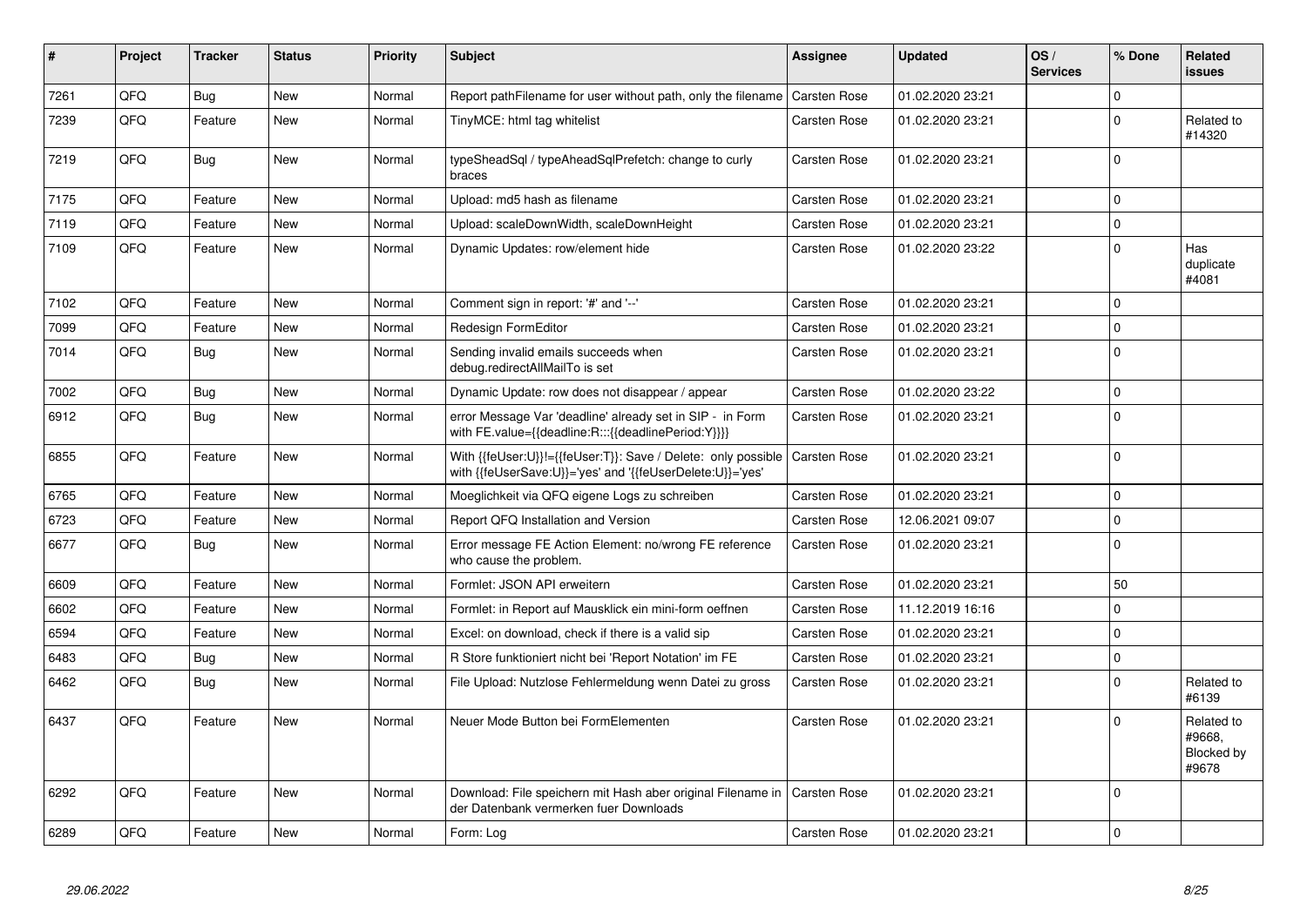| #     | Project | <b>Tracker</b> | <b>Status</b> | <b>Priority</b> | Subject                                                                                            | <b>Assignee</b>     | <b>Updated</b>   | OS/<br><b>Services</b> | % Done              | Related<br><b>issues</b>                    |
|-------|---------|----------------|---------------|-----------------|----------------------------------------------------------------------------------------------------|---------------------|------------------|------------------------|---------------------|---------------------------------------------|
| 6261  | QFQ     | Feature        | New           | Normal          | Persistent SIP                                                                                     | Carsten Rose        | 12.06.2021 09:07 |                        | $\mathbf 0$         | Related to<br>#10819                        |
| 5782  | QFQ     | Feature        | New           | Normal          | NextCloud API                                                                                      | Carsten Rose        | 01.02.2020 10:02 |                        | $\mathbf 0$         |                                             |
| 5576  | QFQ     | <b>Bug</b>     | New           | Normal          | Using MySQL 'DROP' requires privilege - wich is not really<br>necessary.                           | <b>Carsten Rose</b> | 01.02.2020 23:21 |                        | $\mathbf 0$         |                                             |
| 5559  | QFQ     | <b>Bug</b>     | <b>New</b>    | Normal          | FE.type = Upload: 'accept' might contain variables                                                 | Carsten Rose        | 11.05.2020 21:23 |                        | $\pmb{0}$           |                                             |
| 5345  | QFQ     | Feature        | New           | Normal          | Report: UPDATE / INSERT / DELETE statements should<br>trigger subqueries, depending on the result. | Carsten Rose        | 27.05.2020 16:11 |                        | $\mathbf 0$         |                                             |
| 5305  | QFQ     | Bug            | <b>New</b>    | Normal          | Upload FormElement: nicht disabled by readonly Form                                                | Carsten Rose        | 16.06.2021 13:43 |                        | $\mathbf 0$         | Related to<br>#9347,<br>Related to<br>#9834 |
| 5131  | QFQ     | Feature        | <b>New</b>    | Normal          | Activate Spin Gear ('wait/busy' indicator) via LINK attribute                                      | Carsten Rose        | 01.02.2020 23:21 |                        | $\mathbf 0$         |                                             |
| 4756  | QFQ     | Bug            | New           | Normal          | Form dirty even nothing changes                                                                    | Carsten Rose        | 11.12.2019 16:16 |                        | $\mathbf 0$         |                                             |
| 4413  | QFQ     | Feature        | New           | Normal          | fieldset: show/hidden, modeSql, dynamicUpdate                                                      | Carsten Rose        | 09.02.2022 15:19 |                        | $\pmb{0}$           |                                             |
| 4250  | QFQ     | Feature        | New           | Normal          | AutoCron in QFQ via PHP                                                                            | Carsten Rose        | 01.02.2020 23:21 |                        | $\mathbf 0$         | Related to<br>#3292,<br>Related to<br>#3291 |
| 4082  | QFQ     | Feature        | <b>New</b>    | Normal          | Dynamic Update: modeSql - useful default                                                           | Carsten Rose        | 01.02.2020 23:22 |                        | $\mathbf 0$         |                                             |
| 4050  | QFQ     | Feature        | New           | Normal          | sql.log: 1) FormElement ID which causes a specific action,<br>2) Result in the same row.           | Carsten Rose        | 15.04.2020 11:35 |                        | $\mathbf 0$         | Related to<br>#5458                         |
| 4023  | QFQ     | Feature        | New           | Normal          | prepared statements - FE action: salveld, sqllnsert,<br>sqlUpdate, sqlDelete, sqlBefore, sqlAfter  | Carsten Rose        | 11.12.2019 16:15 |                        | $\mathbf 0$         |                                             |
| 3864  | QFQ     | Feature        | New           | Normal          | Encrypt / decrypt field                                                                            | Carsten Rose        | 08.03.2021 18:08 |                        | $\mathbf 0$         |                                             |
| 3547  | QFQ     | Bug            | New           | Normal          | FE of type 'note' causes writing of empty fields.                                                  | Carsten Rose        | 01.02.2020 23:21 |                        | $\mathbf 0$         |                                             |
| 3504  | QFQ     | Feature        | New           | Normal          | Logging: welche Action FEs werden wann wie ausgefuehrt                                             | <b>Carsten Rose</b> | 01.02.2020 23:21 |                        | $\mathbf 0$         | Related to<br>#5458,<br>Related to<br>#4092 |
| 3432  | QFQ     | Feature        | New           | Normal          | subrecord: dynamicUpdate                                                                           | <b>Carsten Rose</b> | 11.06.2020 21:10 |                        | $\mathbf 0$         | Related to<br>#5691                         |
| 2361  | QFQ     | Feature        | New           | Normal          | Logging wer/wann/wo welches Formular aufgerufen hat                                                | Carsten Rose        | 11.12.2019 16:15 |                        | $\mathsf{U}$        | Related to<br>#4432,<br>Related to<br>#7480 |
| 14395 | QFQ     | Support        | New           | Normal          | FormEditor: Virtual table columns                                                                  | Enis Nuredini       | 21.06.2022 16:09 |                        | $\mathbf 0$         |                                             |
| 14377 | QFQ     | Bug            | New           | Normal          | Documentation > General Tips: white page after migration                                           | Enis Nuredini       | 19.06.2022 16:37 |                        | 0                   |                                             |
| 14376 | QFG     | Feature        | New           | Normal          | QFQ Bootstrap: if missing, create stored procedures                                                | Enis Nuredini       | 19.06.2022 16:37 |                        | $\mathsf{O}\xspace$ |                                             |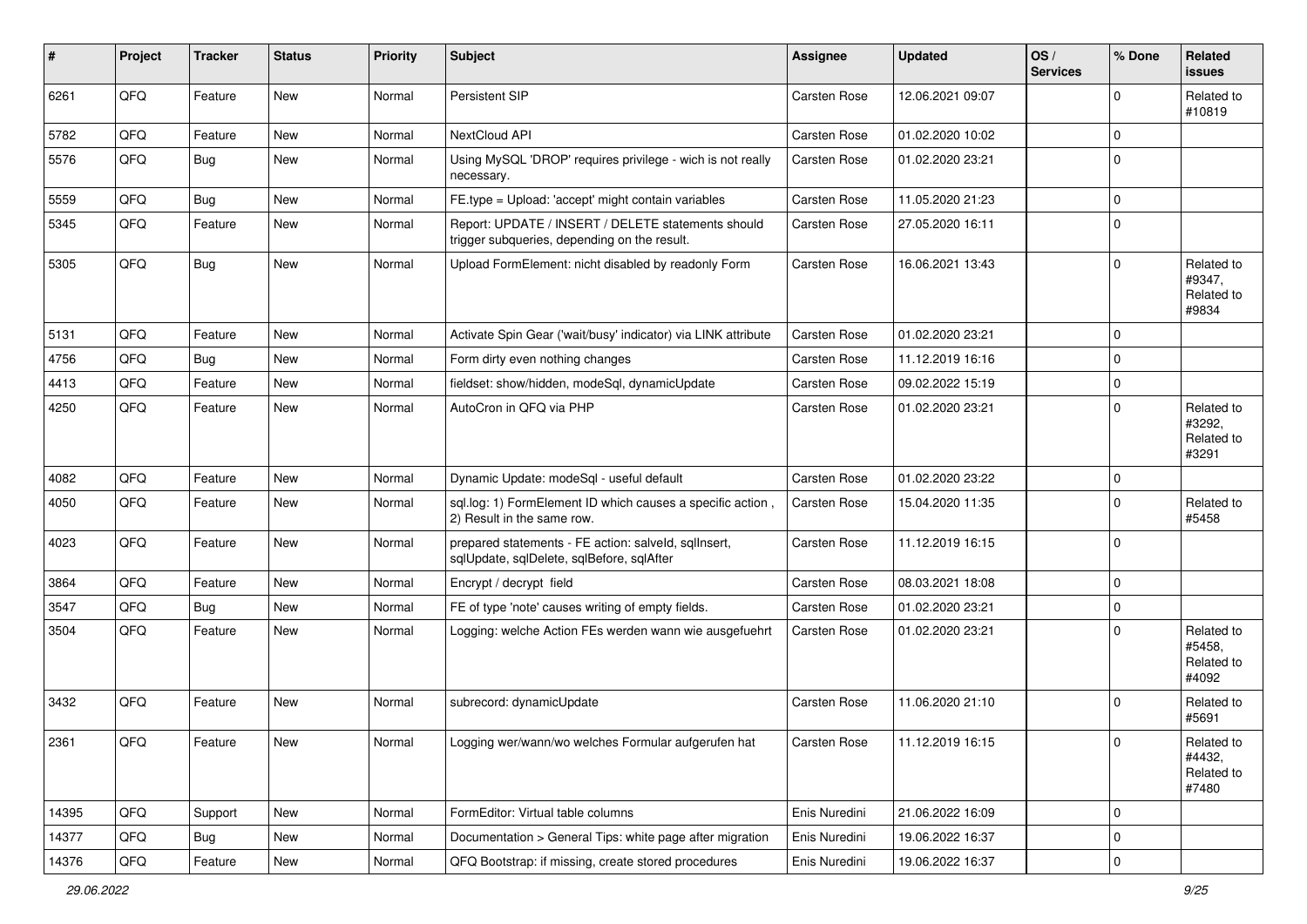| #     | Project | <b>Tracker</b> | <b>Status</b> | <b>Priority</b> | <b>Subject</b>                                                                        | Assignee               | <b>Updated</b>   | OS/<br><b>Services</b> | % Done      | Related<br><b>issues</b>                         |
|-------|---------|----------------|---------------|-----------------|---------------------------------------------------------------------------------------|------------------------|------------------|------------------------|-------------|--------------------------------------------------|
| 14322 | QFQ     | <b>Bug</b>     | <b>New</b>    | Normal          | Form Load: by default no scroll (save & close should be<br>visible)                   | Enis Nuredini          | 15.06.2022 14:12 |                        | $\Omega$    | Related to<br>#14321,<br>Related to<br>#6232     |
| 14245 | QFQ     | <b>Bug</b>     | <b>New</b>    | Normal          | Form Save Btn bleibt disabled wenn Datumsfeld über<br>Datepicker geändert             | Enis Nuredini          | 27.05.2022 13:45 |                        | $\Omega$    | Related to<br>#13689                             |
| 14227 | QFQ     | Feature        | <b>New</b>    | Normal          | Selenium Konkurrenz: cypress.io                                                       | Enis Nuredini          | 28.05.2022 11:02 |                        | $\Omega$    |                                                  |
| 14028 | QFQ     | Feature        | <b>New</b>    | Normal          | Required notification: visual nicer                                                   | Enis Nuredini          | 28.05.2022 11:01 |                        | $\mathbf 0$ |                                                  |
| 13945 | QFQ     | Feature        | <b>New</b>    | Normal          | As link: content before/after link                                                    | Enis Nuredini          | 28.05.2022 11:01 |                        | $\Omega$    | Related to<br>#12262                             |
| 13689 | QFQ     | <b>Bug</b>     | <b>New</b>    | Normal          | Enter auf Eingabefeld mit ungültigem Wert führt zu blurry<br>Seite                    | Enis Nuredini          | 28.05.2022 10:53 |                        | $\Omega$    | Related to<br>#14245, Has<br>duplicate<br>#11891 |
| 12989 | QFQ     | Bug            | <b>New</b>    | Normal          | empty string does not trigger dynamic update                                          | Enis Nuredini          | 28.05.2022 11:09 |                        | $\Omega$    |                                                  |
| 11892 | QFQ     | Feature        | <b>New</b>    | Normal          | tablesorter: columns with links are hard to order - new<br>qualifier 'Y: <ord>'</ord> | Enis Nuredini          | 23.03.2022 09:22 |                        | $\Omega$    |                                                  |
| 10463 | QFQ     | Feature        | <b>New</b>    | Normal          | Report _link: expliztes setzen von HTML Tags (Bedarf fuer<br>'data-selenium' & 'id')  | Enis Nuredini          | 23.03.2022 09:23 |                        | $\mathbf 0$ | Related to<br>#7648                              |
| 13609 | QFQ     | Feature        | <b>New</b>    | Normal          | QFQ Introduction: Seite aufloesen                                                     | Philipp<br>Gröbelbauer | 28.05.2022 11:02 |                        | $\Omega$    |                                                  |
| 10003 | QFQ     | Feature        | Priorize      | Normal          | fieldset: stronger visualize group                                                    | Benjamin Baer          | 12.02.2020 08:13 |                        | $\mathbf 0$ |                                                  |
| 9135  | QFQ     | Feature        | Priorize      | Normal          | Progress Bar generic / replace old hourglass download<br>popup                        | Benjamin Baer          | 03.01.2022 07:43 |                        | $\Omega$    |                                                  |
| 7965  | QFQ     | Feature        | Priorize      | Normal          | Input type 'text' with visual format - currency                                       | Benjamin Baer          | 03.01.2022 07:45 |                        | $\Omega$    |                                                  |
| 7730  | QFQ     | Feature        | Priorize      | Normal          | <b>SELECT Box: title in between</b>                                                   | Benjamin Baer          | 01.02.2020 23:22 |                        | $\Omega$    |                                                  |
| 6870  | QFQ     | Feature        | Priorize      | Normal          | Click on '_link' triggers an API call                                                 | Benjamin Baer          | 03.01.2022 08:25 |                        | $\Omega$    |                                                  |
| 6801  | QFQ     | Feature        | Priorize      | Normal          | Fabric: Maximize / Fulllscreen                                                        | Benjamin Baer          | 21.03.2022 09:56 |                        | $\mathbf 0$ |                                                  |
| 6566  | QFQ     | <b>Bug</b>     | Priorize      | Normal          | Link Function 'delete': provided parameter missing on page<br>reload                  | Benjamin Baer          | 03.01.2022 08:08 |                        | $\mathbf 0$ |                                                  |
| 6224  | QFQ     | Feature        | Priorize      | Normal          | Dynamic update: fade in/out fields                                                    | Benjamin Baer          | 21.03.2022 09:50 |                        | $\Omega$    |                                                  |
| 6140  | QFQ     | <b>Bug</b>     | Priorize      | Normal          | QFQ DnD Sort: Locked fields                                                           | Benjamin Baer          | 21.03.2022 09:56 |                        | $\mathbf 0$ |                                                  |
| 5562  | QFQ     | Feature        | Priorize      | Normal          | Drag'n'Drop fuer Uploads                                                              | Benjamin Baer          | 21.03.2022 09:52 |                        | $\Omega$    | Related to<br>#9706                              |
| 5366  | QFQ     | Feature        | Priorize      | Normal          | Saving with keyboard shortcuts                                                        | Benjamin Baer          | 21.03.2022 09:47 |                        | $\mathbf 0$ |                                                  |
| 4457  | QFQ     | <b>Bug</b>     | Priorize      | Normal          | typeahead: pressing return to select an item, saves the form<br>and closes the form.  | Benjamin Baer          | 03.01.2022 08:01 |                        | $\Omega$    | Related to<br>#4398                              |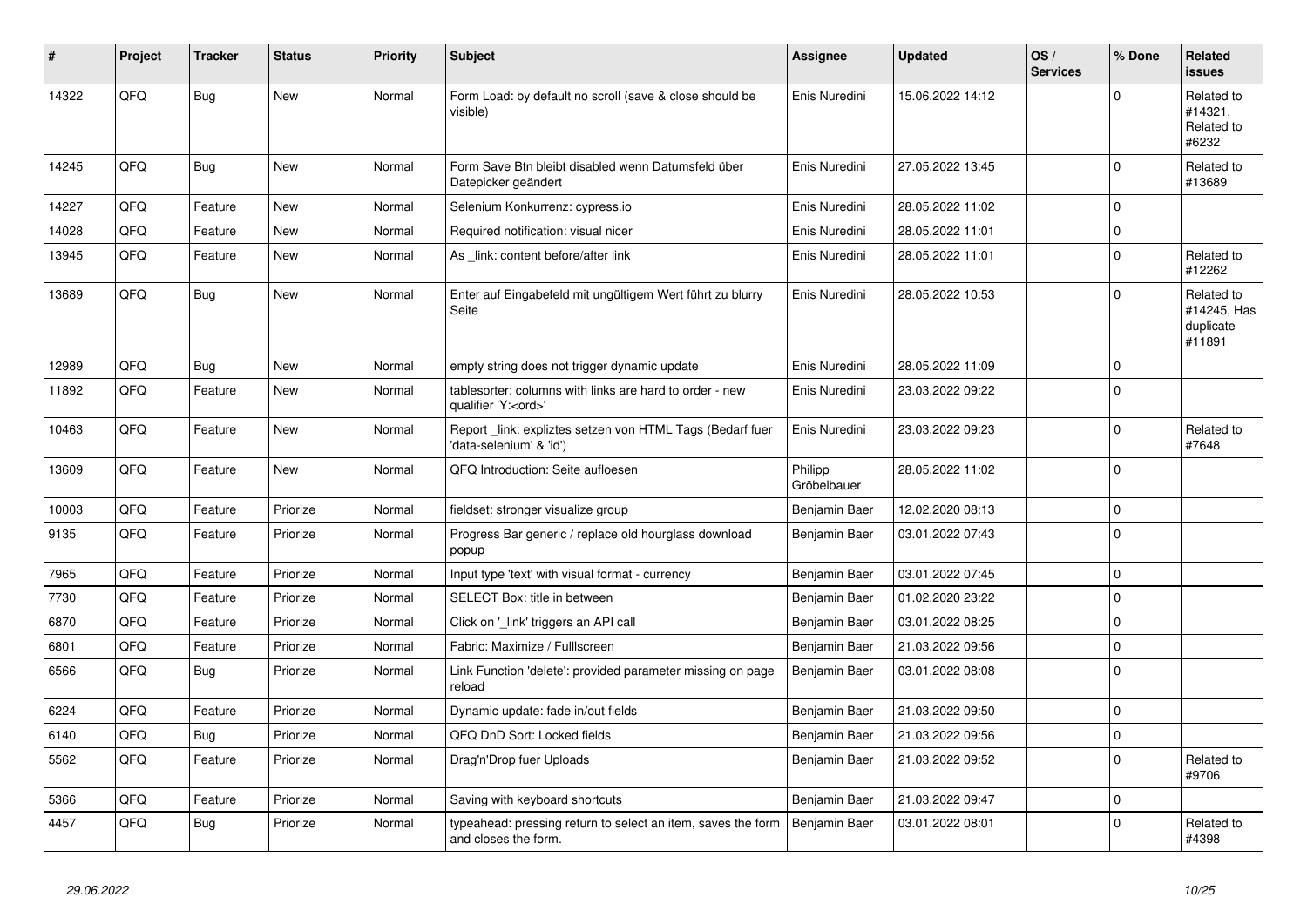| #     | Project | <b>Tracker</b> | <b>Status</b> | Priority | <b>Subject</b>                                                                                      | Assignee      | <b>Updated</b>   | OS/<br><b>Services</b> | % Done         | Related<br><b>issues</b>                                               |
|-------|---------|----------------|---------------|----------|-----------------------------------------------------------------------------------------------------|---------------|------------------|------------------------|----------------|------------------------------------------------------------------------|
| 2665  | QFQ     | <b>Bug</b>     | Priorize      | Normal   | Dynamic Update funktioniert nicht, wenn beim<br>entsprechenden FormElement eine size angegeben ist. | Benjamin Baer | 03.01.2022 08:12 |                        | 30             |                                                                        |
| 14371 | QFQ     | Feature        | Priorize      | Normal   | LDAP via REPORT                                                                                     | Carsten Rose  | 19.06.2022 16:37 |                        | $\Omega$       |                                                                        |
| 14290 | QFQ     | Feature        | Priorize      | Normal   | FormEditor: Show Table Definition                                                                   | Carsten Rose  | 19.06.2022 16:37 |                        | $\Omega$       |                                                                        |
| 14283 | QFQ     | <b>Bug</b>     | Priorize      | Normal   | HEIC / HEIF convert doesn't trigger                                                                 | Carsten Rose  | 19.06.2022 16:37 |                        | $\Omega$       |                                                                        |
| 12504 | QFQ     | Feature        | Priorize      | Normal   | sql.log: report fe.id                                                                               | Carsten Rose  | 05.05.2021 22:09 |                        | $\mathbf 0$    |                                                                        |
| 12503 | QFQ     | Feature        | Priorize      | Normal   | Detect dangerous UPDATE statement with missing WHERE                                                | Carsten Rose  | 05.05.2021 22:09 |                        | $\Omega$       |                                                                        |
| 12452 | QFQ     | Feature        | Priorize      | Normal   | BaseURL: alsways with '/' at the end                                                                | Carsten Rose  | 19.06.2022 13:45 |                        | $\Omega$       | Related to<br>#10782                                                   |
| 12325 | QFQ     | <b>Bug</b>     | Priorize      | Normal   | MultiDB form.dblndex not working for report syntax                                                  | Carsten Rose  | 07.09.2021 13:37 |                        | $\Omega$       | Related to<br>#12145,<br>Related to<br>#12314                          |
| 11320 | QFQ     | Feature        | Priorize      | Normal   | Typo3 Version 10 support                                                                            | Carsten Rose  | 05.05.2021 22:09 |                        | $\overline{0}$ |                                                                        |
| 10015 | QFQ     | Feature        | Priorize      | Normal   | Monospace in Textarea                                                                               | Carsten Rose  | 03.02.2020 13:40 |                        | $\Omega$       |                                                                        |
| 10012 | QFQ     | Feature        | Priorize      | Normal   | redirectAllMailTo: {{beEmail:T}}                                                                    | Carsten Rose  | 08.05.2021 09:54 |                        | $\Omega$       | Related to<br>#12412,<br>Related to<br>#12413.<br>Related to<br>#10011 |
| 10011 | QFQ     | Feature        | Priorize      | Normal   | Offer new STORE_TYPO3 Variable 'beUser', 'beEmail'                                                  | Carsten Rose  | 08.05.2021 09:51 |                        | $\Omega$       | Related to<br>#10012,<br>Related to<br>#12511                          |
| 10005 | QFQ     | Feature        | Priorize      | Normal   | Report / special column name:  AS _calendar                                                         | Carsten Rose  | 03.06.2020 17:28 |                        | $\Omega$       |                                                                        |
| 9975  | QFQ     | Bug            | Priorize      | Normal   | Dropdown Menu: 'r:3' broken                                                                         | Carsten Rose  | 01.02.2020 10:13 |                        | $\mathbf 0$    |                                                                        |
| 9968  | QFQ     | Feature        | Priorize      | Normal   | Tooltip in Links for Developer                                                                      | Carsten Rose  | 01.02.2020 23:17 |                        | $\Omega$       |                                                                        |
| 9958  | QFQ     | <b>Bug</b>     | Priorize      | Normal   | Broken subrecord query: no error message                                                            | Carsten Rose  | 05.02.2021 15:15 |                        | $\Omega$       |                                                                        |
| 9947  | QFQ     | <b>Bug</b>     | Priorize      | Normal   | Unwanted error message if missing 'typeAheadSqlPrefetch'                                            | Carsten Rose  | 01.02.2020 10:13 |                        | $\mathbf 0$    |                                                                        |
| 9928  | QFQ     | Feature        | Priorize      | Normal   | SpecialColumnName: a) Deprecated: ' AS "_+tag "', b)<br>New: ' AS "_ <tag1><tag2>"'</tag2></tag1>   | Carsten Rose  | 01.02.2020 23:17 |                        | $\Omega$       | Related to<br>#9929                                                    |
| 9900  | QFQ     | Feature        | Priorize      | Normal   | Generic API Call: tt-content record >> JSON                                                         | Carsten Rose  | 01.02.2020 10:13 |                        | $\Omega$       |                                                                        |
| 9862  | QFQ     | <b>Bug</b>     | Priorize      | Normal   | Failed writing to sql mail qfq.log should throw an exception                                        | Carsten Rose  | 01.02.2020 10:13 |                        | $\Omega$       |                                                                        |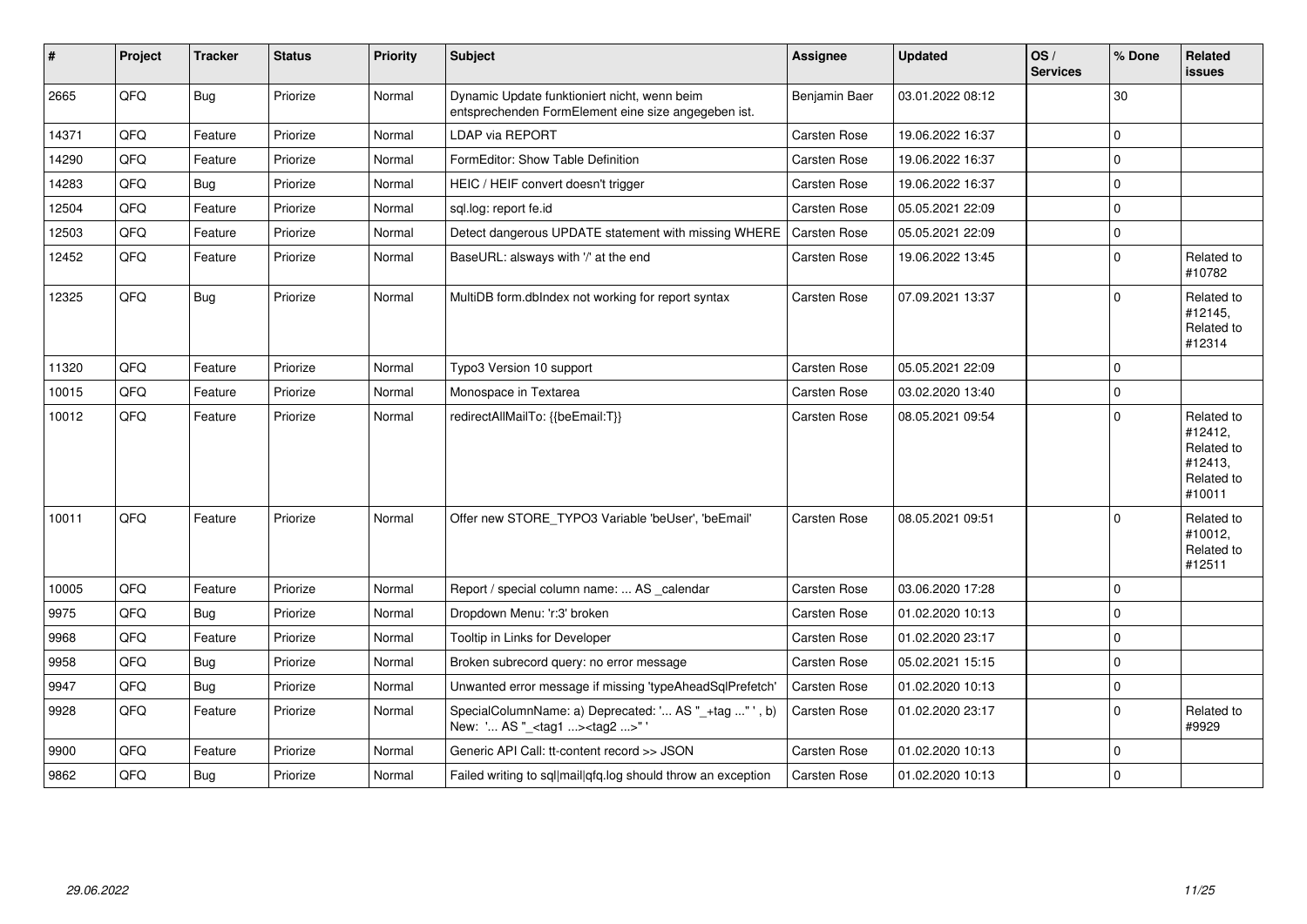| #    | Project | <b>Tracker</b> | <b>Status</b> | <b>Priority</b> | Subject                                                                                                  | Assignee            | <b>Updated</b>   | OS/<br><b>Services</b> | % Done      | Related<br>issues                                                       |
|------|---------|----------------|---------------|-----------------|----------------------------------------------------------------------------------------------------------|---------------------|------------------|------------------------|-------------|-------------------------------------------------------------------------|
| 9834 | QFQ     | <b>Bug</b>     | Priorize      | Normal          | Input elements with tag 'disabled' are missing on<br>form-submit: server option 'processReadOnly' broken | Carsten Rose        | 07.12.2021 16:43 |                        | $\Omega$    | Related to<br>#9691,<br>Related to<br>#5305, Has<br>duplicate<br>#12331 |
| 9668 | QFQ     | Feature        | Priorize      | Normal          | Form.mode: rename 'hidden' to 'hide'                                                                     | <b>Carsten Rose</b> | 05.05.2021 22:14 |                        | $\Omega$    | Related to<br>#6437                                                     |
| 9394 | QFQ     | Feature        | Priorize      | Normal          | REST: allow for non numerical ids in get requests                                                        | Carsten Rose        | 05.05.2021 22:10 |                        | $\mathbf 0$ |                                                                         |
| 9346 | QFQ     | Feature        | Priorize      | Normal          | beforeSave: check if an upload is given                                                                  | Carsten Rose        | 11.06.2021 21:18 |                        | $\mathbf 0$ |                                                                         |
| 8963 | QFQ     | Feature        | Priorize      | Normal          | Setting values in a store: flexible way                                                                  | Carsten Rose        | 05.05.2021 22:10 |                        | $\Omega$    | Related to<br>#8975                                                     |
| 8585 | QFQ     | Feature        | Priorize      | Normal          | Enhance Error message for 'unknown form'                                                                 | Carsten Rose        | 01.02.2020 10:13 |                        | $\mathbf 0$ |                                                                         |
| 8584 | QFQ     | Feature        | Priorize      | Normal          | FE 'Action' - never assign to Container (except Template<br>Group)                                       | Carsten Rose        | 01.02.2020 10:13 |                        | $\Omega$    |                                                                         |
| 8277 | QFQ     | Feature        | Priorize      | Normal          | fe.parameter.default=                                                                                    | Carsten Rose        | 01.02.2020 23:17 |                        | $\Omega$    | Related to<br>#8113                                                     |
| 8044 | QFQ     | Feature        | Priorize      | Normal          | Transaction: a) Form, b) Report                                                                          | Carsten Rose        | 05.05.2021 22:14 |                        | $\Omega$    | Related to<br>#8043                                                     |
| 8037 | QFQ     | <b>Bug</b>     | Priorize      | Normal          | FE.type=upload (advanced mode): {{slaveld:V}} missing<br>during dynamic update                           | Carsten Rose        | 01.02.2020 10:13 |                        | $\mathbf 0$ |                                                                         |
| 8034 | QFQ     | Feature        | Priorize      | Normal          | FormElement 'data': 22.22.2222 should not be accepted                                                    | Carsten Rose        | 01.02.2020 10:13 |                        | $\Omega$    |                                                                         |
| 7656 | QFQ     | <b>Bug</b>     | Priorize      | Normal          | FE with required, 'pattern' and 'extraButtonLock': always<br>complain about missing value                | Carsten Rose        | 01.02.2020 10:13 |                        | $\Omega$    |                                                                         |
| 7630 | QFQ     | Feature        | Priorize      | Normal          | detailed error message for simple upload                                                                 | Carsten Rose        | 01.02.2020 10:13 |                        | $\Omega$    |                                                                         |
| 7616 | QFQ     | Bug            | Priorize      | Normal          | Selectlist with Enum & Dynamic Update                                                                    | Carsten Rose        | 01.02.2020 10:13 |                        | $\mathbf 0$ |                                                                         |
| 7522 | QFQ     | Feature        | Priorize      | Normal          | Inserting default index.html to folder (Avoid Apache<br>Indexing)                                        | Carsten Rose        | 01.02.2020 10:13 |                        | $\Omega$    |                                                                         |
| 7290 | QFQ     | Feature        | Priorize      | Normal          | FormEditor: title as textarea if LEN(title)>60                                                           | Carsten Rose        | 01.02.2020 10:13 |                        | $\Omega$    | Blocked by<br>#7682                                                     |
| 7217 | QFQ     | Feature        | Priorize      | Normal          | Download: notice User if `_sip=?` is missing                                                             | Carsten Rose        | 01.02.2020 10:13 |                        | $\mathbf 0$ |                                                                         |
| 6998 | QFQ     | Feature        | Priorize      | Normal          | Form: with debug=on show column information as tooltip of<br>column label                                | Carsten Rose        | 01.02.2020 10:13 |                        | $\mathbf 0$ |                                                                         |
| 6574 | QFQ     | <b>Bug</b>     | Priorize      | Normal          | gfg.log: Fehlermeldung wurde angezeigt, aber nicht geloggt                                               | Carsten Rose        | 01.02.2020 10:13 |                        | $\mathbf 0$ |                                                                         |
| 5942 | QFQ     | Feature        | Priorize      | Normal          | 'L' and 'type': append to links, generate via 'link' by using<br>'u:' .                                  | Carsten Rose        | 01.02.2020 10:13 |                        | $\mathbf 0$ |                                                                         |
| 3867 | QFQ     | Feature        | Priorize      | Normal          | Readonly Formular: Template Groups add/delete<br>ausbeldnen                                              | Carsten Rose        | 05.05.2021 22:12 |                        | 0           |                                                                         |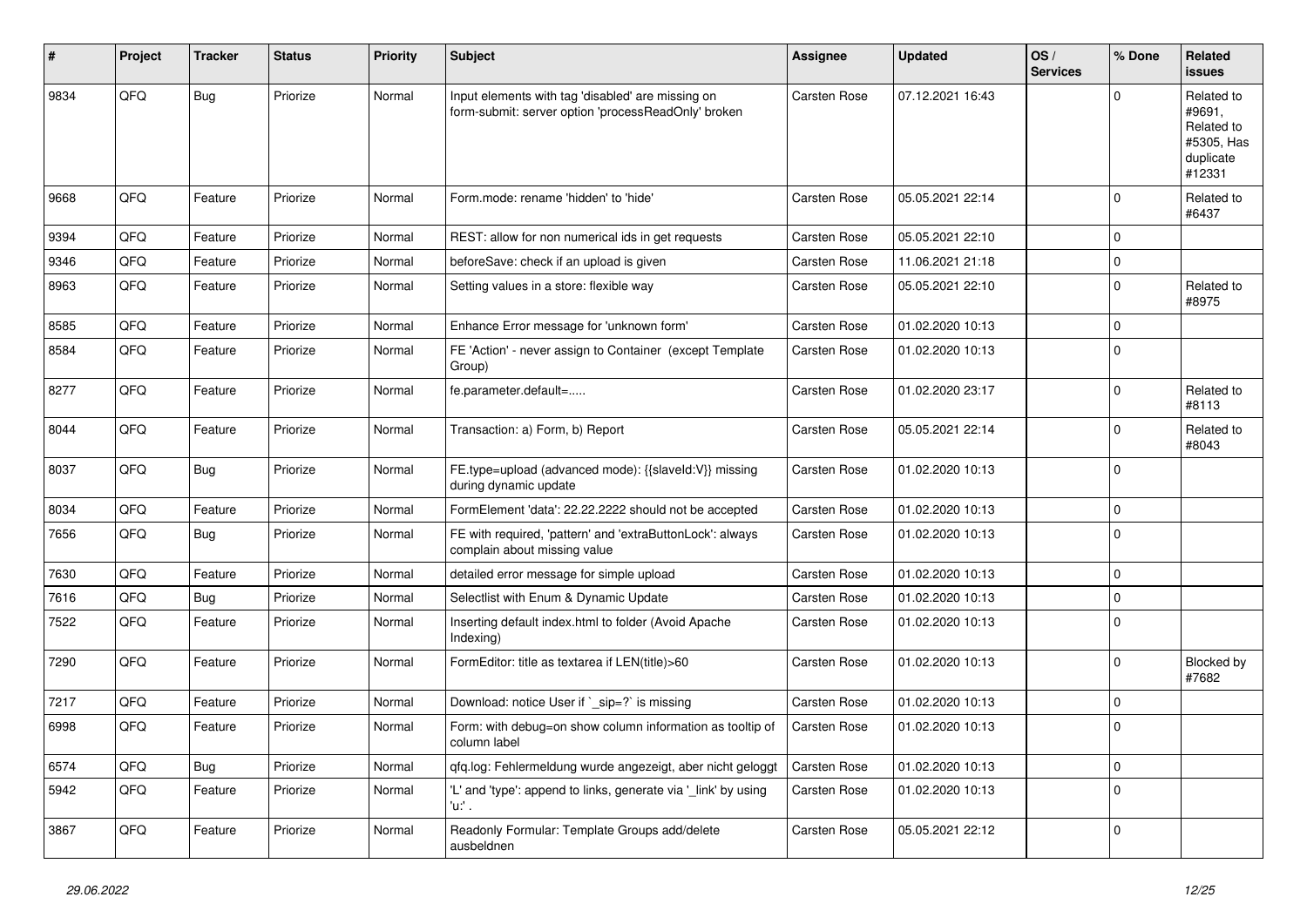| #     | Project | <b>Tracker</b> | <b>Status</b> | Priority | <b>Subject</b>                                                                        | Assignee      | <b>Updated</b>   | OS/<br><b>Services</b> | % Done      | Related<br>issues                                                                                                                                                     |
|-------|---------|----------------|---------------|----------|---------------------------------------------------------------------------------------|---------------|------------------|------------------------|-------------|-----------------------------------------------------------------------------------------------------------------------------------------------------------------------|
| 3782  | QFQ     | <b>Bug</b>     | Priorize      | Normal   | Bei fehlerhafter Eingabe (z.B. Datum) sollte das erwartete<br>Format angezeigt werden | Carsten Rose  | 01.02.2020 10:13 |                        | $\mathbf 0$ |                                                                                                                                                                       |
| 13943 | QFQ     | <b>Bug</b>     | Priorize      | Normal   | unable to find formgroup                                                              | Enis Nuredini | 28.05.2022 11:03 |                        | $\mathbf 0$ |                                                                                                                                                                       |
| 13900 | QFQ     | Feature        | Priorize      | Normal   | Selenium: Check das Cookie/PDF funktioniert                                           | Enis Nuredini | 25.03.2022 12:45 |                        | $\pmb{0}$   |                                                                                                                                                                       |
| 10569 | QFQ     | Feature        | Priorize      | Normal   | link blank more safe                                                                  | Enis Nuredini | 25.03.2022 12:44 |                        | $\mathbf 0$ |                                                                                                                                                                       |
| 14320 | QFQ     | Feature        | ToDo          | Normal   | Allow specific HTML Tags and Attributes: general, TinyMCE                             | Enis Nuredini | 17.06.2022 10:44 |                        | $\mathbf 0$ | Related to<br>#12664,<br>Related to<br>#12039,<br>Related to<br>#11702,<br>Related to<br>#7239,<br>Related to<br>#3708,<br>Related to<br>#3646,<br>Related to<br>#880 |
| 14303 | QFQ     | <b>Bug</b>     | ToDo          | Normal   | datetime broken with picker                                                           | Enis Nuredini | 17.06.2022 09:02 |                        | $\mathbf 0$ | Related to<br>#12630                                                                                                                                                  |
| 13899 | QFQ     | <b>Bug</b>     | ToDo          | Normal   | Selenium: zum laufen bringen                                                          | Enis Nuredini | 25.03.2022 10:24 |                        | $\pmb{0}$   |                                                                                                                                                                       |
| 12262 | QFQ     | Feature        | ToDo          | Normal   | Form buttons on top: more customable                                                  | Enis Nuredini | 17.06.2022 10:44 |                        | $\mathbf 0$ | Related to<br>#13945, Has<br>duplicate<br>#4046, Has<br>duplicate<br>#10080                                                                                           |
| 4194  | QFQ     | Feature        | In Progress   | Normal   | Bootstrap 4 ist jetzt offiziel                                                        |               | 03.05.2021 20:47 |                        | $\mathbf 0$ | Related to<br>#10114                                                                                                                                                  |
| 14323 | QFQ     | <b>Bug</b>     | In Progress   | Normal   | Report: render=both single - no impact                                                | Carsten Rose  | 19.06.2022 18:31 |                        | $\mathbf 0$ |                                                                                                                                                                       |
| 14175 | QFQ     | <b>Bug</b>     | In Progress   | Normal   | Opening a form with no QFQ Session cookie fails                                       | Carsten Rose  | 03.06.2022 10:40 |                        | $\mathbf 0$ |                                                                                                                                                                       |
| 13330 | QFQ     | Feature        | In Progress   | Normal   | Multi Form: Upload                                                                    | Carsten Rose  | 07.11.2021 12:40 |                        | 50          | Related to<br>#9706                                                                                                                                                   |
| 12440 | QFQ     | Feature        | In Progress   | Normal   | Typo3 V10 upgrade (durchfuehren und testen)                                           | Carsten Rose  | 21.03.2022 09:53 |                        | 50          | Related to<br>#12357,<br>Related to<br>#12067,<br>Related to<br>#10661                                                                                                |
| 12439 | QFQ     | Feature        | In Progress   | Normal   | TinyMCE Paste from Word & Character Count/Limit                                       | Carsten Rose  | 05.05.2021 22:15 |                        | $\mathbf 0$ |                                                                                                                                                                       |
| 11980 | QFQ     | Feature        | In Progress   | Normal   | protected verzeichnis MUSS geschützt werden                                           | Carsten Rose  | 07.09.2021 13:30 |                        | $\pmb{0}$   |                                                                                                                                                                       |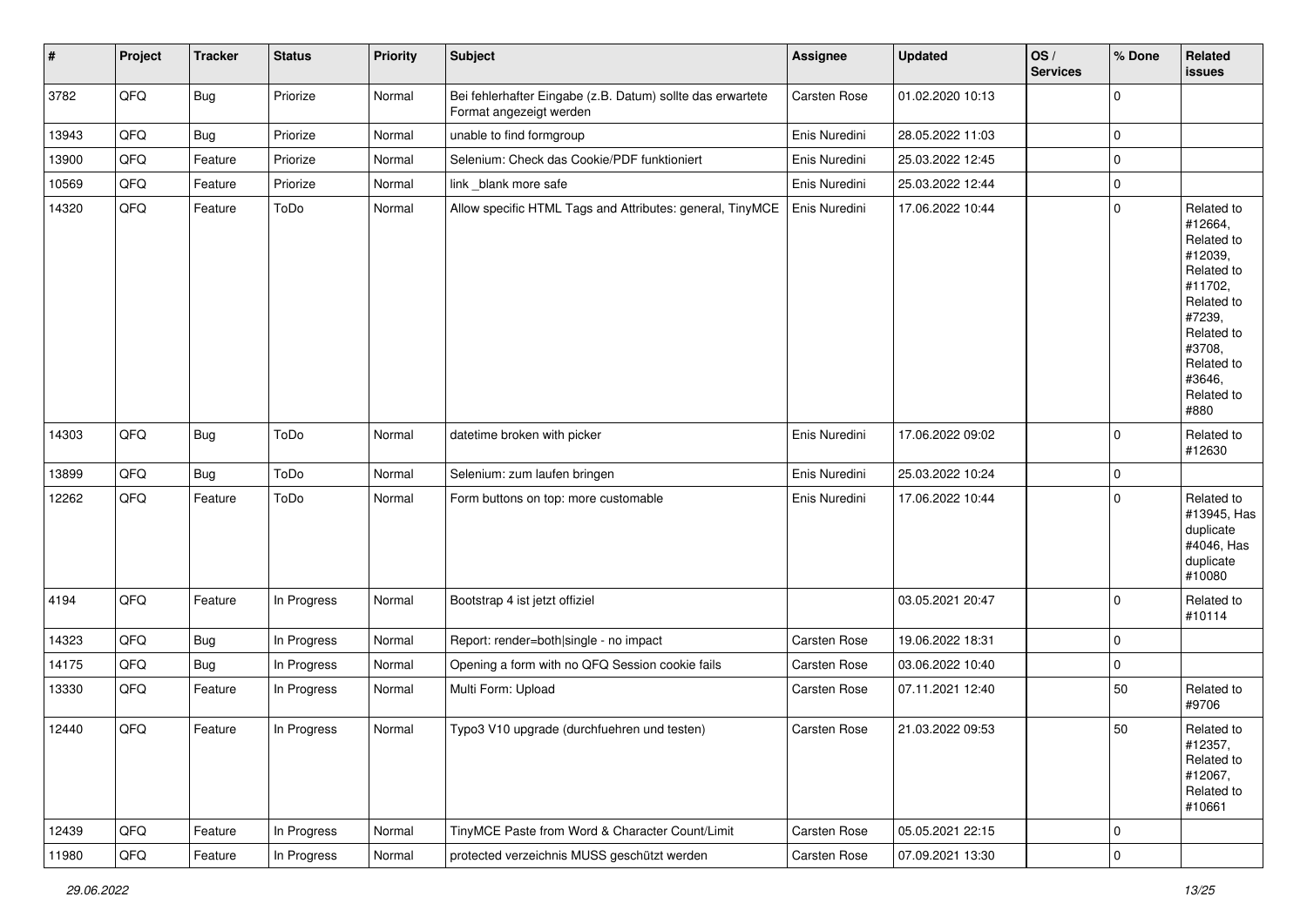| $\pmb{\sharp}$ | Project | <b>Tracker</b> | <b>Status</b>              | <b>Priority</b> | <b>Subject</b>                                                         | Assignee        | <b>Updated</b>   | OS/<br><b>Services</b> | % Done              | Related<br>issues                                                                                                              |
|----------------|---------|----------------|----------------------------|-----------------|------------------------------------------------------------------------|-----------------|------------------|------------------------|---------------------|--------------------------------------------------------------------------------------------------------------------------------|
| 11517          | QFQ     | <b>Bug</b>     | In Progress                | Normal          | extraButtonInfo Broken for multiple FormElements                       | Carsten Rose    | 12.05.2022 13:12 |                        | $\Omega$            | Related to<br>#7890.<br>Related to<br>#3811, Has<br>duplicate<br>#10905, Has<br>duplicate<br>#10553, Has<br>duplicate<br>#6779 |
| 11076          | QFQ     | Feature        | In Progress                | Normal          | SELECT  AS _websocket                                                  | Carsten Rose    | 30.08.2020 17:49 |                        | $\Omega$            |                                                                                                                                |
| 10793          | QFQ     | Feature        | In Progress                | Normal          | Update NPM Packages                                                    | Carsten Rose    | 07.09.2021 13:25 |                        | $30\,$              |                                                                                                                                |
| 10661          | QFQ     | <b>Bug</b>     | In Progress                | Normal          | Typo3 Warnungen                                                        | Carsten Rose    | 07.09.2021 13:23 |                        | $\Omega$            | Related to<br>#12440                                                                                                           |
| 10443          | QFQ     | Feature        | In Progress                | Normal          | Konzept_api / _live                                                    | Carsten Rose    | 07.05.2020 09:39 |                        | $\mathsf{O}\xspace$ |                                                                                                                                |
| 9691           | QFQ     | <b>Bug</b>     | In Progress                | Normal          | Checkbox: dynamic update > readonly                                    | Carsten Rose    | 01.02.2020 23:22 |                        | 50                  | Related to<br>#9834                                                                                                            |
| 6250           | QFQ     | Feature        | In Progress                | Normal          | Enhance layout: a) Subrecord, b) Subrecord-Title                       | Carsten Rose    | 01.02.2020 23:22 |                        | $\Omega$            | Related to<br>#5391                                                                                                            |
| 5695           | QFQ     | Feature        | In Progress                | Normal          | <b>Multiform</b>                                                       | Carsten Rose    | 02.01.2021 18:38 |                        | $\mathbf 0$         |                                                                                                                                |
| 12630          | QFQ     | Feature        | In Progress                | Normal          | Input: date[time]: min / max values                                    | Enis Nuredini   | 20.06.2022 18:31 |                        | $\Omega$            | Related to<br>#10096,<br>Related to<br>#14302.<br>Related to<br>#14303                                                         |
| 13566          | QFQ     | Feature        | Ready to sync<br>(develop) | Normal          | Delete config-example.qfq.php file                                     | Carsten Rose    | 23.12.2021 09:25 |                        | $\Omega$            |                                                                                                                                |
| 9898           | QFQ     | <b>Bug</b>     | Feedback                   | Normal          | Formular trotz Timeout gespeichert                                     | Benjamin Baer   | 01.02.2020 15:56 |                        | $\mathbf 0$         |                                                                                                                                |
| 9535           | QFQ     | Bug            | Feedback                   | Normal          | Report:  AS '_vertical' - column to wide - vertical >> rot45,<br>rot90 | Benjamin Baer   | 01.02.2020 15:56 |                        | $\mathbf 0$         |                                                                                                                                |
| 12584          | QFQ     | Feature        | Feedback                   | Normal          | T3 v10 migration script: replace alias-patterns (v11)                  | Carsten Rose    | 28.05.2022 11:12 |                        | 100                 |                                                                                                                                |
| 12546          | QFQ     | Bug            | Feedback                   | Normal          | Branch 'Development' - Unit Tests mit dirty workaround<br>angepasst    | Carsten Rose    | 19.03.2022 17:48 |                        | $\Omega$            |                                                                                                                                |
| 5894           | QFQ     | Feature        | Feedback                   | Normal          | Typeahead in Report: show/hide rows dynamically                        | Carsten Rose    | 18.02.2022 08:50 |                        | $\Omega$            | Related to<br>#5893.<br>Related to<br>#5885                                                                                    |
| 11347          | QFQ     | <b>Bug</b>     | Feedback                   | Normal          | If Bedingungen funktionieren nicht korrekt                             | Christoph Fuchs | 21.03.2021 20:37 |                        | $\mathbf 0$         |                                                                                                                                |
| 13767          | QFQ     | <b>Bug</b>     | Feedback                   | Normal          | date/time-picker: required shows up/down button orange                 | Enis Nuredini   | 16.05.2022 23:16 |                        | $\Omega$            |                                                                                                                                |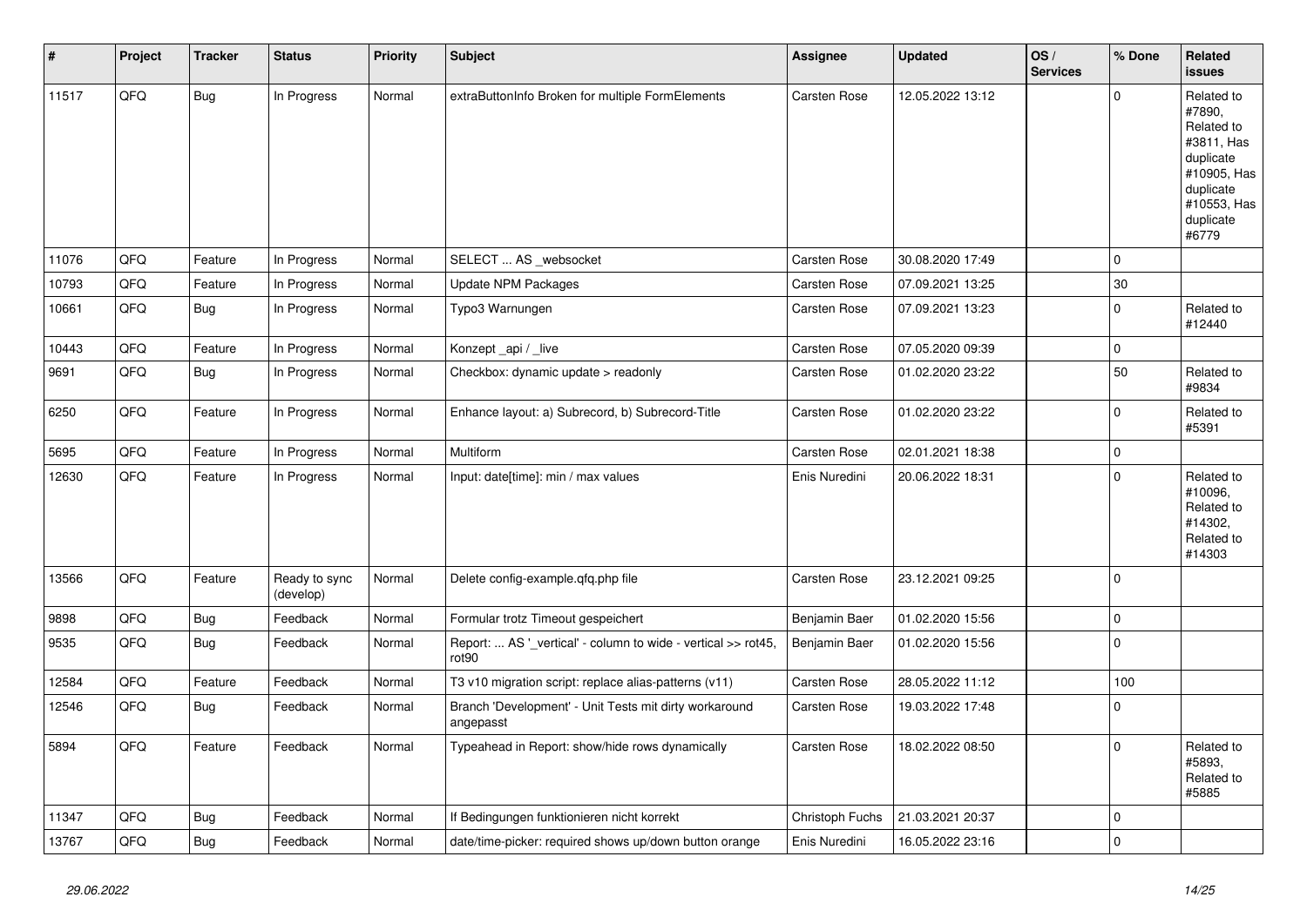| $\pmb{\#}$ | Project | <b>Tracker</b> | <b>Status</b>     | <b>Priority</b> | <b>Subject</b>                                                                       | <b>Assignee</b>   | <b>Updated</b>   | OS/<br><b>Services</b> | % Done      | Related<br>issues    |
|------------|---------|----------------|-------------------|-----------------|--------------------------------------------------------------------------------------|-------------------|------------------|------------------------|-------------|----------------------|
| 13572      | QFQ     | Feature        | Feedback          | Normal          | Form Load: misleading error message on trying to load non<br>existent primary record | Enis Nuredini     | 16.05.2022 23:16 |                        | 100         |                      |
| 10782      | QFQ     | Feature        | Feedback          | Normal          | Tiny MCE: Image Upload                                                               | Enis Nuredini     | 16.05.2022 23:16 |                        | $\mathbf 0$ | Related to<br>#12452 |
| 10124      | QFQ     | Feature        | Feedback          | Normal          | qfq AAI-Login                                                                        | Karin Niffeler    | 07.05.2020 09:36 |                        | 0           |                      |
| 8316       | QFQ     | <b>Bug</b>     | Feedback          | Normal          | Documentation/Behaviour for Nested Queries and<br>Record-Store confusing             | Nicola Chiapolini | 20.11.2019 09:14 |                        | $\mathbf 0$ |                      |
| 10738      | QFQ     | Feature        | Some day<br>maybe | Normal          | CORS headers for external API requests                                               |                   | 10.06.2020 14:00 |                        | $\mathbf 0$ |                      |
| 9126       | QFQ     | <b>Bug</b>     | Some day<br>maybe | Normal          | hidden Form elements are present in page source                                      |                   | 02.01.2021 18:41 |                        | $\mathbf 0$ |                      |
| 9024       | QFQ     | <b>Bug</b>     | Some day<br>maybe | Normal          | QFQ Einarbeitung                                                                     |                   | 01.02.2020 15:56 |                        | $\mathbf 0$ |                      |
| 9020       | QFQ     | <b>Bug</b>     | Some day<br>maybe | Normal          | radio mit buttonClass und dynamicUpdate lassen sich nicht<br>kombinieren             |                   | 11.12.2019 16:01 |                        | $\mathbf 0$ |                      |
| 8056       | QFQ     | Feature        | Some day<br>maybe | Normal          | Termin Organisation (Reservation)                                                    |                   | 01.02.2020 23:19 |                        | $\mathbf 0$ | Related to<br>#8658  |
| 7921       | QFQ     | Feature        | Some day<br>maybe | Normal          | Rest API Export: URL kuerzer machen                                                  |                   | 01.02.2020 23:19 |                        | $\mathbf 0$ |                      |
| 7402       | QFQ     | <b>Bug</b>     | Some day<br>maybe | Normal          | thumbnail cache: outdated picture when permission denied<br>and permission resolved. |                   | 01.02.2020 23:20 |                        | $\mathbf 0$ |                      |
| 7281       | QFQ     | <b>Bug</b>     | Some day<br>maybe | Normal          | Subrecords: on large screen separator line too short                                 |                   | 01.02.2020 23:19 |                        | $\mathbf 0$ |                      |
| 7278       | QFQ     | Feature        | Some day<br>maybe | Normal          | Form: Wert vordefinieren der immer gesetzt wird                                      |                   | 02.05.2021 09:27 |                        | $\mathbf 0$ |                      |
| 7229       | QFQ     | Feature        | Some day<br>maybe | Normal          | New FormElement.type: Button                                                         |                   | 01.02.2021 12:32 |                        | $\mathbf 0$ |                      |
| 7108       | QFQ     | Feature        | Some day<br>maybe | Normal          | QFQ Wrap Elements                                                                    |                   | 11.12.2019 16:01 |                        | $\mathbf 0$ |                      |
| 7106       | QFQ     | Feature        | Some day<br>maybe | Normal          | Beispiel Nummerierung von Rows in Report                                             |                   | 11.12.2019 16:01 |                        | $\mathbf 0$ |                      |
| 7105       | QFQ     | Feature        | Some day<br>maybe | Normal          | Beispiel wie man in einer zweiten Tabelle speichert.                                 |                   | 11.12.2019 16:01 |                        | $\mathbf 0$ |                      |
| 7104       | QFQ     | Feature        | Some day<br>maybe | Normal          | Manual: hint about escaping if '\r' appears in mail body                             |                   | 11.12.2019 16:01 |                        | $\mathbf 0$ |                      |
| 7101       | QFQ     | <b>Bug</b>     | Some day<br>maybe | Normal          | 'form' in SIP and 'report' - breaks                                                  |                   | 01.02.2020 23:20 |                        | 0           |                      |
| 7100       | QFQ     | Feature        | Some day<br>maybe | Normal          | Download: log access, max downloads, time limit                                      |                   | 01.02.2020 23:19 |                        | 0           |                      |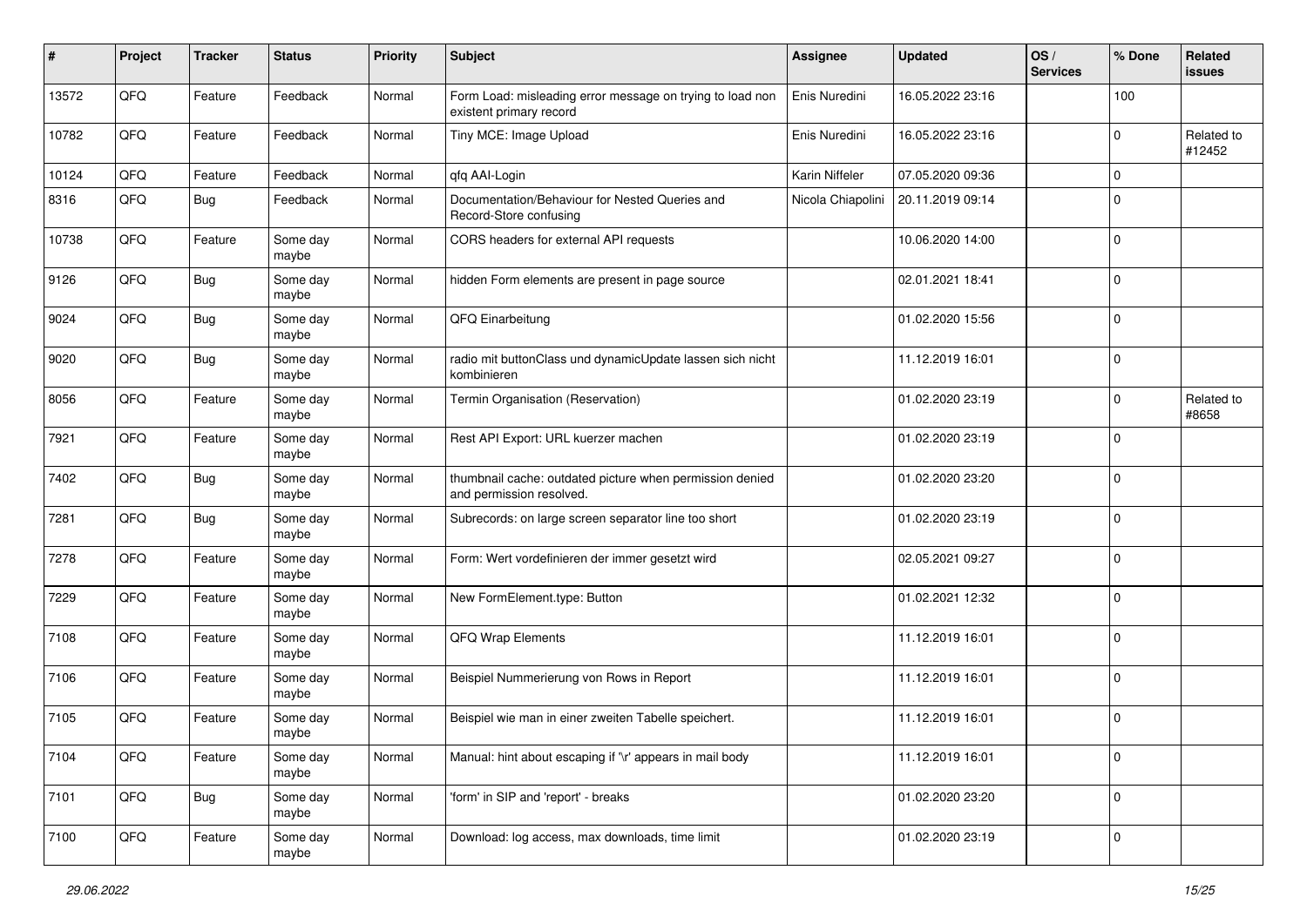| $\vert$ # | Project | <b>Tracker</b> | <b>Status</b>     | <b>Priority</b> | <b>Subject</b>                                                                    | <b>Assignee</b> | <b>Updated</b>   | OS/<br><b>Services</b> | % Done      | Related<br><b>issues</b> |
|-----------|---------|----------------|-------------------|-----------------|-----------------------------------------------------------------------------------|-----------------|------------------|------------------------|-------------|--------------------------|
| 6992      | QFQ     | Feature        | Some day<br>maybe | Normal          | DB exception: Syntax Highlight                                                    |                 | 11.12.2019 16:01 |                        | $\Omega$    | Related to<br>#5450      |
| 6704      | QFQ     | Feature        | Some day<br>maybe | Normal          | Upload Mode: Bilder in Notizen rechts sollen aktuellen<br>Upload repräsentieren.  |                 | 01.02.2020 23:19 |                        | $\mathbf 0$ | Related to<br>#3264      |
| 6515      | QFQ     | Feature        | Some day<br>maybe | Normal          | Formular: Felder dynamisch ein/ausblenden                                         |                 | 11.12.2019 16:02 |                        | $\mathbf 0$ |                          |
| 6299      | QFQ     | Feature        | Some day<br>maybe | Normal          | Attack detection: log table with invalid SIP access                               |                 | 11.12.2019 16:02 |                        | $\Omega$    | Related to<br>#3947      |
| 6288      | QFQ     | Feature        | Some day<br>maybe | Normal          | Best Practice: Erklaeren wie man ein Formular ganz in<br>'weiss' erstellen kann   |                 | 11.12.2019 16:02 |                        | $\mathbf 0$ |                          |
| 6084      | QFQ     | Feature        | Some day<br>maybe | Normal          | New escape type: 'D' - convert date                                               |                 | 01.02.2020 23:19 |                        | $\Omega$    |                          |
| 6083      | QFQ     | Feature        | Some day<br>maybe | Normal          | Dynamic Update: Value Check via SQL                                               |                 | 11.12.2019 16:02 |                        | $\mathbf 0$ |                          |
| 5923      | QFQ     | Feature        | Some day<br>maybe | Normal          | fillStoreSystemBySqlLate                                                          |                 | 01.02.2020 23:19 |                        | $\Omega$    |                          |
| 5895      | QFQ     | Feature        | Some day<br>maybe | Normal          | Tutorial: List of all QFQ Features                                                |                 | 01.02.2020 23:19 |                        | $\Omega$    |                          |
| 5893      | QFQ     | Feature        | Some day<br>maybe | Normal          | Edit on double-click                                                              |                 | 01.02.2020 23:19 |                        | $\mathbf 0$ | Related to<br>#5894      |
| 5892      | QFQ     | Feature        | Some day<br>maybe | Normal          | QFQ should use T3 API to manipulate FE GROUP<br>membership                        |                 | 01.02.2020 23:20 |                        | $\mathbf 0$ |                          |
| 5877      | QFQ     | <b>Bug</b>     | Some day<br>maybe | Normal          | FE.type=note:bsColumn strange behaviour                                           |                 | 01.02.2020 23:19 |                        | $\mathbf 0$ |                          |
| 5851      | QFQ     | Feature        | Some day<br>maybe | Normal          | Queue System implementieren: MQTT, RabbitMQ                                       |                 | 01.02.2020 23:20 |                        | $\mathbf 0$ | Related to<br>#5715      |
| 5850      | QFQ     | Feature        | Some day<br>maybe | Normal          | Deployment: In QFQ Doc best practice fuer zeitgemaesses<br>Deployment beschreiben |                 | 01.02.2020 23:20 |                        | $\mathbf 0$ |                          |
| 5805      | QFQ     | Feature        | Some day<br>maybe | Normal          | TypeAHead SQL value instead of key stored                                         |                 | 01.02.2020 23:19 |                        | $\Omega$    | Related to<br>#5444      |
| 5783      | QFQ     | Feature        | Some day<br>maybe | Normal          | <b>BPMN View/Edit</b>                                                             |                 | 11.12.2019 16:02 |                        | $\Omega$    |                          |
| 5455      | QFQ     | Feature        | Some day<br>maybe | Normal          | Mail Redirects grld abhaengig                                                     |                 | 01.02.2020 23:20 |                        | $\mathbf 0$ |                          |
| 5452      | QFG     | Feature        | Some day<br>maybe | Normal          | Thumbnails from PDF: bad quality                                                  |                 | 01.02.2020 23:20 |                        | $\mathbf 0$ |                          |
| 5342      | QFQ     | Feature        | Some day<br>maybe | Normal          | link - with HTML Attributes                                                       |                 | 01.02.2020 23:20 |                        | $\Omega$    | Related to<br>#14077     |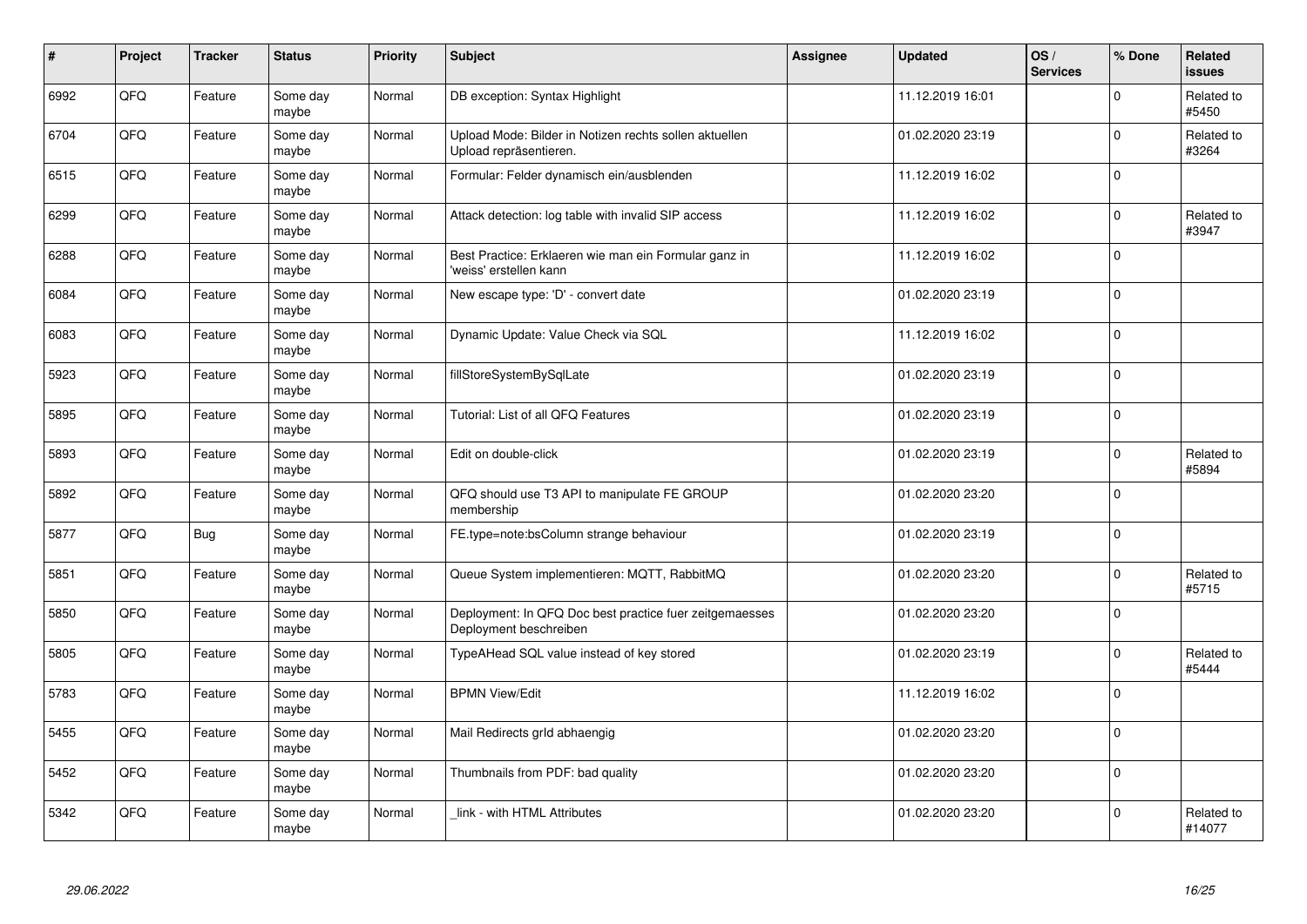| #    | Project | <b>Tracker</b> | <b>Status</b>     | <b>Priority</b> | <b>Subject</b>                                                                                                                                                | <b>Assignee</b> | <b>Updated</b>   | OS/<br><b>Services</b> | % Done       | Related<br><b>issues</b> |
|------|---------|----------------|-------------------|-----------------|---------------------------------------------------------------------------------------------------------------------------------------------------------------|-----------------|------------------|------------------------|--------------|--------------------------|
| 5160 | QFQ     | Feature        | Some day<br>maybe | Normal          | QFQ collaborative / together.js, ShareJS, y-js, collaborative,                                                                                                |                 | 11.12.2019 16:02 |                        | $\Omega$     |                          |
| 5129 | QFQ     | Feature        | Some day<br>maybe | Normal          | Reports: SQL fuer x Achse und y Achse                                                                                                                         |                 | 11.12.2019 16:02 |                        | $\Omega$     |                          |
| 4974 | QFQ     | Feature        | Some day<br>maybe | Normal          | Long polling - inform all listening clients of changes                                                                                                        |                 | 11.12.2019 16:02 |                        | $\mathbf{0}$ |                          |
| 4816 | QFQ     | Feature        | Some day<br>maybe | Normal          | Templates for QFQ Reports (Tables, Radios, )                                                                                                                  |                 | 01.02.2020 23:20 |                        | $\Omega$     |                          |
| 4719 | QFQ     | Feature        | Some day<br>maybe | Normal          | Custom Message in Client in case of 'Browser tab close,<br>modification will be lost'                                                                         |                 | 01.02.2020 23:20 |                        | $\Omega$     |                          |
| 4640 | QFQ     | Feature        | Some day<br>maybe | Normal          | Rename System Forms                                                                                                                                           |                 | 01.02.2020 23:20 |                        | $\Omega$     |                          |
| 4627 | QFQ     | Feature        | Some day<br>maybe | Normal          | dbupdate: all tables - check 'create', 'modified' if it is<br>possible to change to default 'CURRENT_TIMESTAMP' and<br>modified 'ON UPDATE CURRENT_TIMESTAMP' |                 | 01.02.2020 23:20 |                        | $\Omega$     |                          |
| 4626 | QFQ     | Feature        | Some day<br>maybe | Normal          | Mobile View: 'classBody=qfq-form-right' makes no sense                                                                                                        |                 | 01.02.2020 23:20 |                        | $\mathbf 0$  |                          |
| 4551 | QFQ     | Feature        | Some day<br>maybe | Normal          | Set 'pills' via dynamicUpdate to show/hide/disabled                                                                                                           |                 | 01.02.2020 23:20 |                        | $\Omega$     | Related to<br>#3752      |
| 4546 | QFQ     | Bug            | Some day<br>maybe | Normal          | NH: SIP storage is destroyed                                                                                                                                  |                 | 01.02.2020 23:20 |                        | $\Omega$     |                          |
| 4536 | QFQ     | Feature        | Some day<br>maybe | Normal          | FE upload: problem with delete if mutliple uploads an<br>FE.name="                                                                                            |                 | 01.02.2020 23:20 |                        | $\Omega$     |                          |
| 4446 | QFQ     | Feature        | Some day<br>maybe | Normal          | New FE get same feldContainerId as last modifed FE                                                                                                            |                 | 01.02.2020 23:20 |                        | $\Omega$     |                          |
| 4445 | QFQ     | Feature        | Some day<br>maybe | Normal          | template group: Option to simulate fieldset                                                                                                                   |                 | 28.06.2021 14:11 |                        | $\Omega$     |                          |
| 4444 | QFQ     | Feature        | Some day<br>maybe | Normal          | FE.type=upload: detect mime type                                                                                                                              |                 | 11.12.2019 16:02 |                        | $\Omega$     | Related to<br>#4303      |
| 4443 | QFQ     | Feature        | Some day<br>maybe | Normal          | Form: multiple secondary tables                                                                                                                               |                 | 01.02.2020 23:20 |                        | $\Omega$     |                          |
| 4442 | QFQ     | Feature        | Some day<br>maybe | Normal          | Special Column Name: _link - new symbol G (Glyph) to<br>choose any available symbol                                                                           |                 | 11.12.2019 16:02 |                        | $\Omega$     |                          |
| 4441 | QFQ     | <b>Bug</b>     | Some day<br>maybe | Normal          | \$ SERVER Vars sollten nur aus dem Store genommen<br>werden - Code entsprechend anpassen.                                                                     |                 | 11.12.2019 16:02 |                        | $\Omega$     |                          |
| 4440 | QFQ     | Feature        | Some day<br>maybe | Normal          | Manual.rst: explain how to. expand PHP Session to 4h                                                                                                          |                 | 11.12.2019 16:02 |                        | $\Omega$     |                          |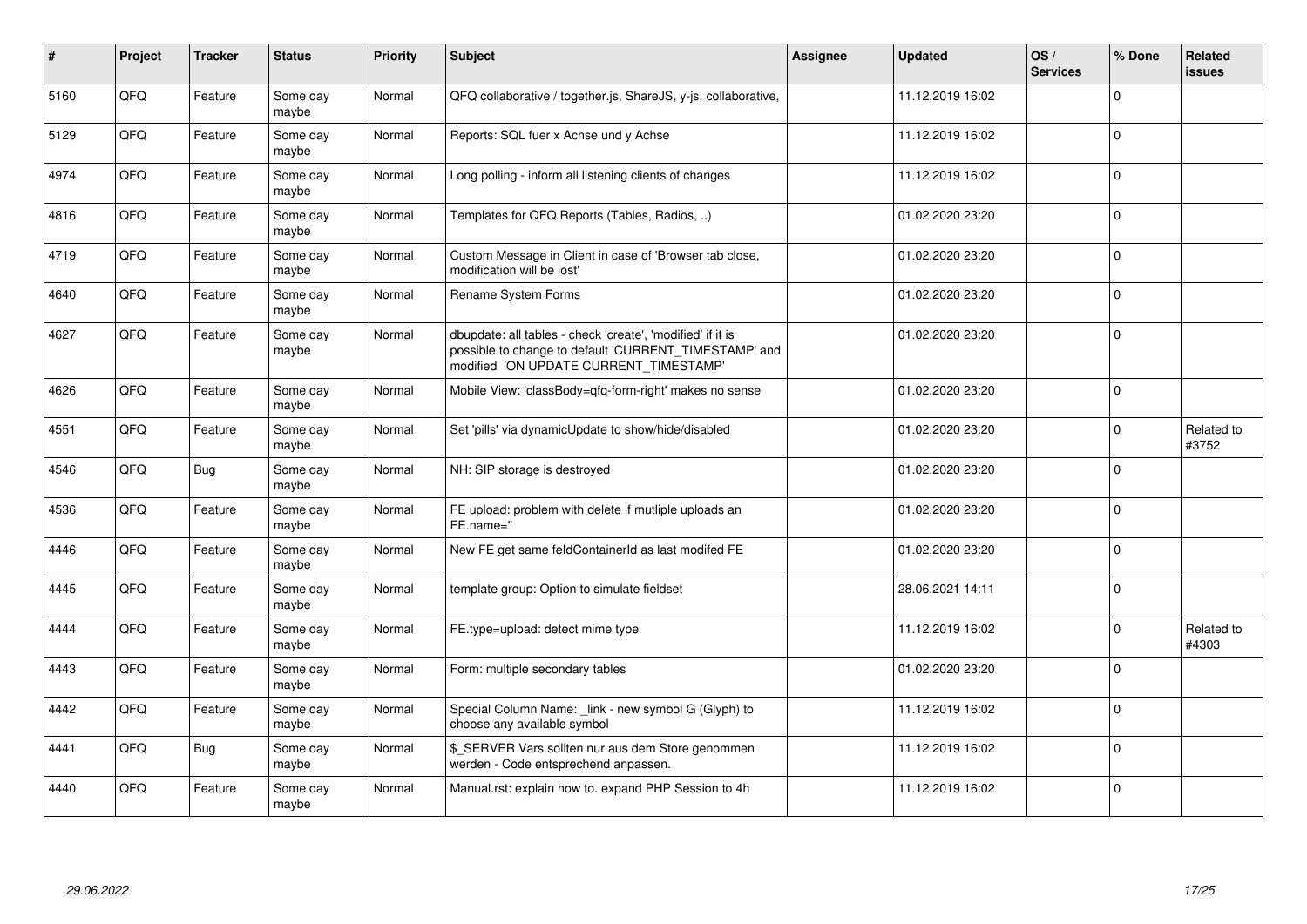| $\sharp$ | Project | <b>Tracker</b> | <b>Status</b>     | <b>Priority</b> | <b>Subject</b>                                                                                                                                           | <b>Assignee</b> | <b>Updated</b>   | OS/<br><b>Services</b> | % Done      | Related<br><b>issues</b>                    |
|----------|---------|----------------|-------------------|-----------------|----------------------------------------------------------------------------------------------------------------------------------------------------------|-----------------|------------------|------------------------|-------------|---------------------------------------------|
| 4439     | QFQ     | Feature        | Some day<br>maybe | Normal          | Log: report all actions fired by an FE Element, incl. the<br>original directive (slaveld, sqlInsert, )                                                   |                 | 01.02.2020 23:20 |                        | $\Omega$    | Related to<br>#4432,<br>Related to<br>#5458 |
| 4435     | QFQ     | Feature        | Some day<br>maybe | Normal          | Report: striptags - specify allowed tags                                                                                                                 |                 | 01.02.2020 23:20 |                        | $\mathbf 0$ |                                             |
| 4433     | QFQ     | Feature        | Some day<br>maybe | Normal          | Log when SIP will be destroyed by QFQ for any (security)<br>reason                                                                                       |                 | 01.02.2020 23:20 |                        | $\Omega$    | Related to<br>#4432,<br>Related to<br>#5458 |
| 4138     | QFQ     | Bug            | Some day<br>maybe | Normal          | _style fehlt                                                                                                                                             |                 | 11.12.2019 16:03 |                        | $\mathbf 0$ |                                             |
| 4122     | QFQ     | <b>Bug</b>     | Some day<br>maybe | Normal          | file: Render Mode hat keinen Effekt                                                                                                                      |                 | 11.12.2019 16:03 |                        | 0           |                                             |
| 4027     | QFQ     | Feature        | Some day<br>maybe | Normal          | Missing: orange 'check' / 'bullet'                                                                                                                       |                 | 11.12.2019 16:03 |                        | $\mathbf 0$ |                                             |
| 3880     | QFQ     | Feature        | Some day<br>maybe | Normal          | Form 'Form': anlegen einer Tabelle                                                                                                                       |                 | 14.01.2021 10:12 |                        | 0           |                                             |
| 3879     | QFQ     | Feature        | Some day<br>maybe | Normal          | Form 'FormElement': Beim Feld 'name' rechts in der Notiz<br>einen Link einblenden - a) aktuelle Definition anzeigen, b)<br>Spalte in der Tabelle anlegen |                 | 11.12.2019 16:03 |                        | $\mathbf 0$ |                                             |
| 3878     | QFQ     | Feature        | Some day<br>maybe | Normal          | Form 'FormElement': Spalte 'name' typeAhead mit<br>Spaltennamen der Primarytable.                                                                        |                 | 11.12.2019 16:03 |                        | $\mathbf 0$ |                                             |
| 3646     | QFQ     | Feature        | Some day<br>maybe | Normal          | Moeglichkeit HTML Tags in Reports auszugeben (zu<br>enkodieren: htmlspecialchars)                                                                        |                 | 11.12.2019 16:02 |                        | $\mathbf 0$ | Related to<br>#14320                        |
| 3617     | QFQ     | Feature        | Some day<br>maybe | Normal          | Load javascripts at bottom                                                                                                                               |                 | 11.12.2019 16:02 |                        | $\Omega$    |                                             |
| 3495     | QFQ     | Feature        | Some day<br>maybe | Normal          | Predifined Parameter werden nicht in '+' (add new record)<br>SIP gerendert.                                                                              |                 | 11.12.2019 16:02 |                        | $\mathbf 0$ |                                             |
| 2950     | QFQ     | Feature        | Some day<br>maybe | Normal          | Inhalt QFQ Records als File                                                                                                                              |                 | 11.12.2019 16:03 |                        | 0           |                                             |
| 1623     | QFQ     | Feature        | Some day<br>maybe | Normal          | RealURL                                                                                                                                                  |                 | 11.12.2019 16:03 |                        | 30          |                                             |
| 1510     | QFQ     | Feature        | Some day<br>maybe | Normal          | jquery von google laden, falls das nicht geht lokal                                                                                                      |                 | 11.12.2019 16:03 |                        | 0           |                                             |
| 1253     | QFG     | Feature        | Some day<br>maybe | Normal          | QF: Colorpicker                                                                                                                                          |                 | 11.12.2019 16:03 |                        | $\mathbf 0$ |                                             |
| 1251     | QFQ     | Feature        | Some day<br>maybe | Normal          | QF: Combo                                                                                                                                                |                 | 11.12.2019 16:03 |                        | 0           |                                             |
| 1234     | QFG     | Feature        | Some day<br>maybe | Normal          | QF: Record numbering: Im Grid soll in Spalte 1 optional die<br>laufende Nummer der Records angezeigt werden.                                             |                 | 01.02.2020 23:20 |                        | 0           |                                             |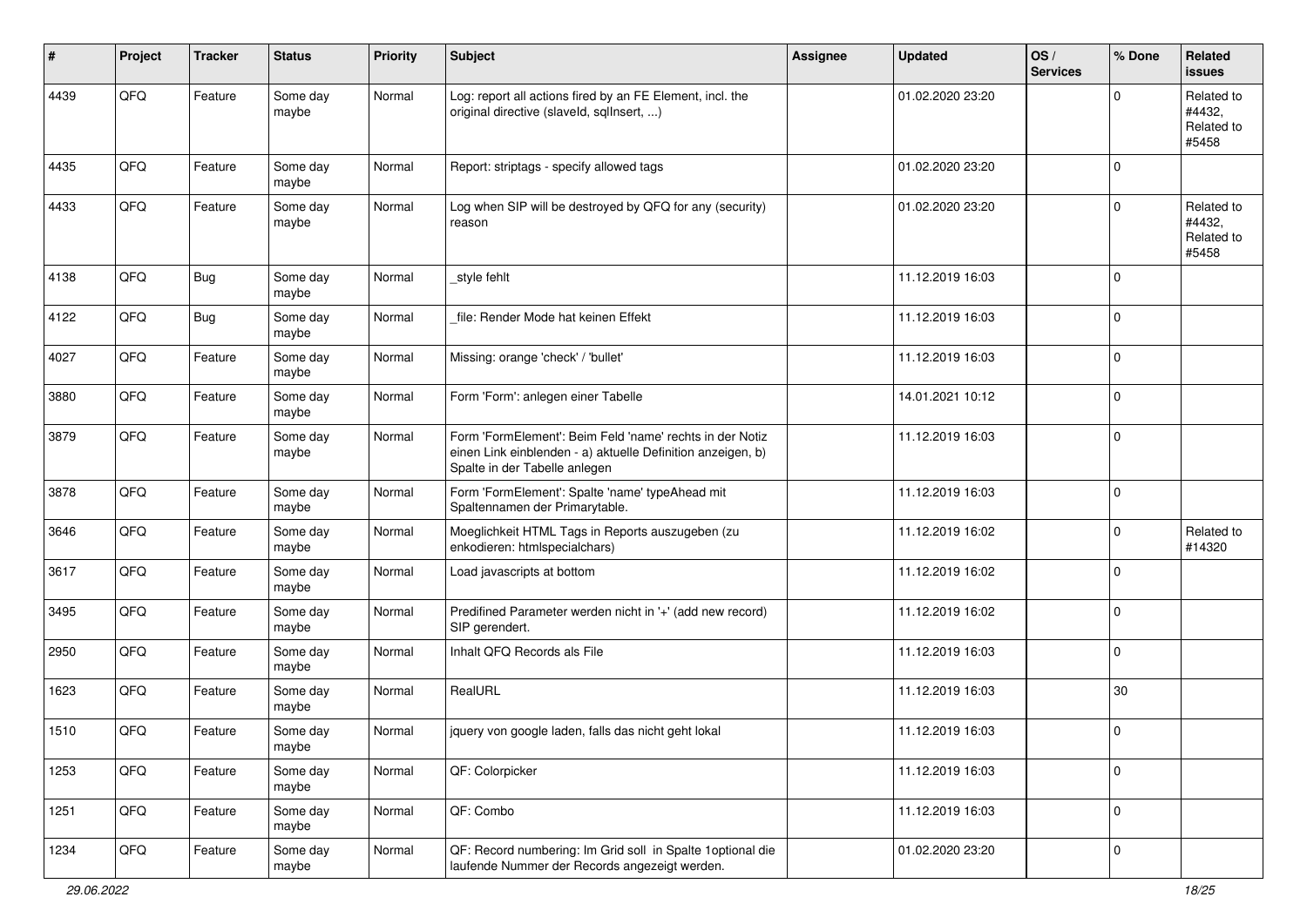| $\vert$ # | <b>Project</b> | <b>Tracker</b> | <b>Status</b>     | <b>Priority</b> | <b>Subject</b>                                                                                                                                           | <b>Assignee</b> | <b>Updated</b>   | OS/<br><b>Services</b> | % Done      | Related<br><b>issues</b>                                               |
|-----------|----------------|----------------|-------------------|-----------------|----------------------------------------------------------------------------------------------------------------------------------------------------------|-----------------|------------------|------------------------|-------------|------------------------------------------------------------------------|
| 955       | QFQ            | Feature        | Some day<br>maybe | Normal          | QF: Notizen vor/nach dem Form                                                                                                                            |                 | 01.02.2020 23:20 |                        | $\mathbf 0$ |                                                                        |
| 9130      | QFQ            | Feature        | Some day<br>maybe | Normal          | tablesorter: Automatic Row numbering / Zeilenummer                                                                                                       | Benjamin Baer   | 01.02.2020 23:22 |                        | $\mathbf 0$ |                                                                        |
| 8522      | QFQ            | Feature        | Some day<br>maybe | Normal          | build QFQ - npm warnings                                                                                                                                 | Benjamin Baer   | 01.02.2020 23:19 |                        | 50          |                                                                        |
| 7732      | QFQ            | Feature        | Some day<br>maybe | Normal          | Javascript: Lazy Loading der add on libs                                                                                                                 | Benjamin Baer   | 08.06.2022 10:38 |                        | $\Omega$    | Related to<br>#12611,<br>Related to<br>#12490,<br>Related to<br>#10013 |
| 6972      | QFQ            | Feature        | Some day<br>maybe | Normal          | Fabric Clipboard / cross browser tab                                                                                                                     | Benjamin Baer   | 01.02.2020 23:21 |                        | $\Omega$    |                                                                        |
| 6970      | QFQ            | Feature        | Some day<br>maybe | Normal          | tablesorter: default fuer 'sortReset' aendern von 'Ctrl' zu 'Alt'                                                                                        | Benjamin Baer   | 01.02.2020 23:21 |                        | $\mathbf 0$ |                                                                        |
| 5389      | QFQ            | Feature        | Some day<br>maybe | Normal          | QFQ Design: Multline label / note                                                                                                                        | Benjamin Baer   | 01.02.2020 23:19 |                        | $\pmb{0}$   |                                                                        |
| 5024      | QFQ            | Feature        | Some day<br>maybe | Normal          | Fabric: Generate PDF with edits                                                                                                                          | Benjamin Baer   | 01.02.2020 23:20 |                        | $\mathbf 0$ | Related to<br>#10704                                                   |
| 4454      | QFQ            | <b>Bug</b>     | Some day<br>maybe | Normal          | Required Elements: multiple elements in a row - whole row<br>marked if only one input is empty.                                                          | Benjamin Baer   | 01.02.2020 23:20 |                        | $\mathbf 0$ |                                                                        |
| 4420      | QFQ            | Feature        | Some day<br>maybe | Normal          | Client: Local Storage - store the changes of a form, local in<br>the browser.                                                                            | Benjamin Baer   | 11.12.2019 16:02 |                        | $\pmb{0}$   |                                                                        |
| 4398      | QFQ            | Bug            | Some day<br>maybe | Normal          | Typeahead: mouse click in a prefilled input opens a single<br>item dropdown with the current value - click on it seems to<br>set the value, not the key. | Benjamin Baer   | 01.02.2020 23:20 |                        | $\Omega$    | Related to<br>#4457                                                    |
| 3692      | QFQ            | Feature        | Some day<br>maybe | Normal          | QFQ Webseite                                                                                                                                             | Benjamin Baer   | 11.12.2019 16:02 |                        | $\mathbf 0$ | Related to<br>#5033                                                    |
| 3415      | QFQ            | Feature        | Some day<br>maybe | Normal          | FE Login Box Templatefile                                                                                                                                | Benjamin Baer   | 11.12.2019 16:02 |                        | $\mathbf 0$ |                                                                        |
| 2063      | QFQ            | Bug            | Some day<br>maybe | Normal          | Pills auf 'inaktiv' setzen falls keine Element auf dem Pill<br>sichtbar sind.                                                                            | Benjamin Baer   | 11.12.2019 16:03 |                        | $\mathbf 0$ | Related to<br>#3752                                                    |
| 12611     | QFQ            | Feature        | Some day<br>maybe | Normal          | Refactoring: Bootstrap with Lazy Loading                                                                                                                 | Carsten Rose    | 08.06.2022 10:37 |                        | $\mathbf 0$ | Related to<br>#12490,<br>Related to<br>#10013.<br>Related to<br>#7732  |
| 12337     | QFQ            | Feature        | Some day<br>maybe | Normal          | Database.php: better caching                                                                                                                             | Carsten Rose    | 16.09.2021 15:10 |                        | $\mathbf 0$ |                                                                        |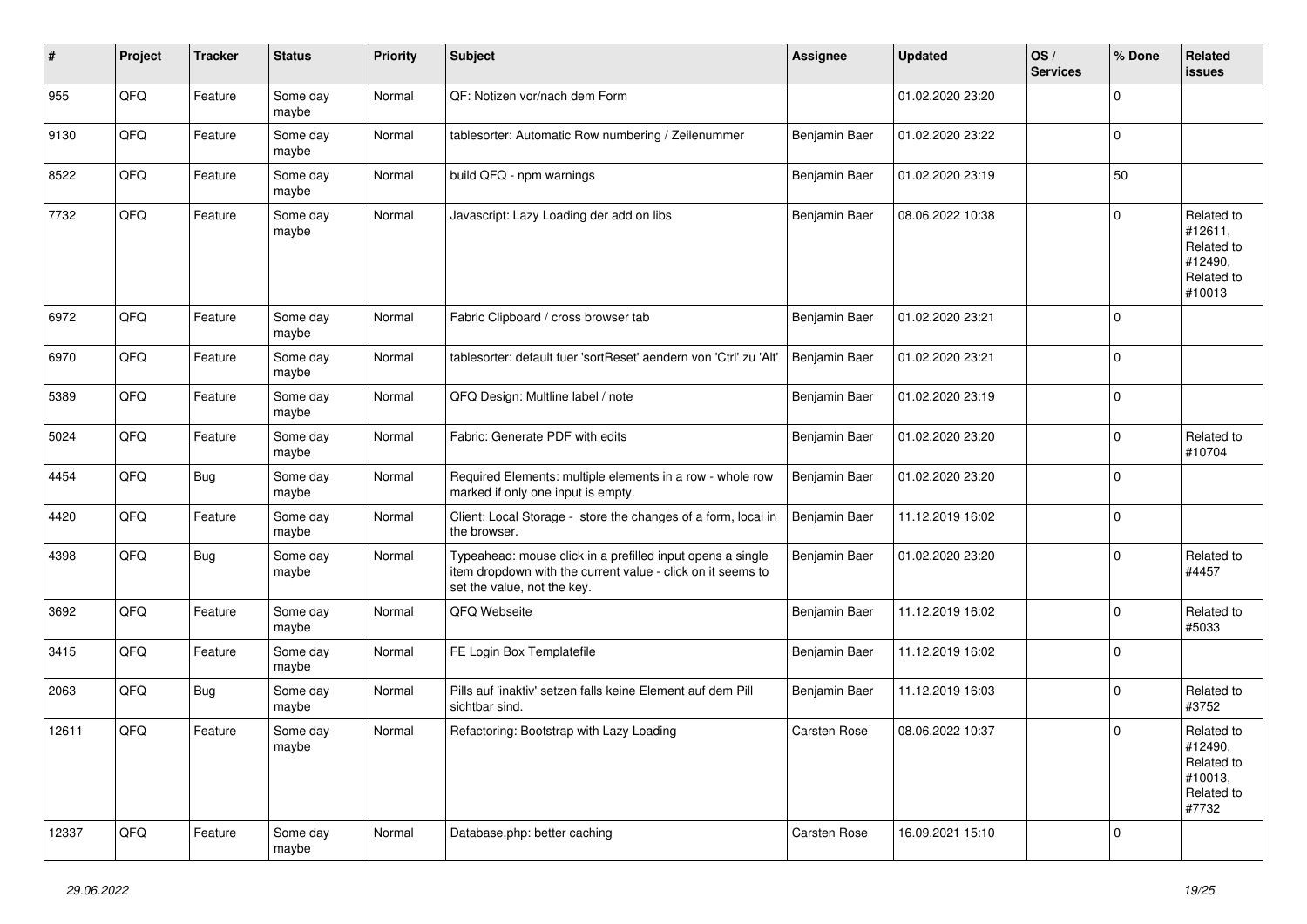| $\vert$ # | Project | <b>Tracker</b> | <b>Status</b>     | <b>Priority</b> | <b>Subject</b>                                                          | Assignee     | <b>Updated</b>   | OS/<br><b>Services</b> | % Done       | Related<br>issues                                                     |
|-----------|---------|----------------|-------------------|-----------------|-------------------------------------------------------------------------|--------------|------------------|------------------------|--------------|-----------------------------------------------------------------------|
| 12315     | QFQ     | Feature        | Some day<br>maybe | Normal          | Form History (Diffs) / Backups                                          | Carsten Rose | 16.09.2021 15:10 |                        | $\Omega$     |                                                                       |
| 11323     | QFQ     | Feature        | Some day<br>maybe | Normal          | Report Frontend Editor Modal + Codemirror                               | Carsten Rose | 16.09.2021 15:10 |                        | $\mathbf 0$  | Related to<br>#11036                                                  |
| 11322     | QFQ     | Feature        | Some day<br>maybe | Normal          | Form Element JSON - (multiline parameter field)                         | Carsten Rose | 16.09.2021 15:10 |                        | $\mathbf{0}$ |                                                                       |
| 11217     | QFQ     | Feature        | Some day<br>maybe | Normal          | <b>Extend Script Functionality</b>                                      | Carsten Rose | 16.09.2021 15:10 |                        | $\Omega$     |                                                                       |
| 11036     | QFQ     | Feature        | Some day<br>maybe | Normal          | inline report editor permissions                                        | Carsten Rose | 16.09.2021 15:09 |                        | $\Omega$     | Related to<br>#11323                                                  |
| 10745     | QFQ     | Feature        | Some day<br>maybe | Normal          | <b>Tablesorter Excel Export</b>                                         | Carsten Rose | 16.09.2021 15:09 |                        | $\Omega$     |                                                                       |
| 10716     | QFQ     | Feature        | Some day<br>maybe | Normal          | Business Logic mit Externen Skripten                                    | Carsten Rose | 16.09.2021 15:10 |                        | $\Omega$     | Related to<br>#10713,<br>Related to<br>#8217                          |
| 10116     | QFQ     | Feature        | Some day<br>maybe | Normal          | TypeAhead: Tag - show inside 'input' element                            | Carsten Rose | 16.09.2021 15:09 |                        | 0 I          |                                                                       |
| 10095     | QFQ     | Feature        | Some day<br>maybe | Normal          | Generic Gitlab Integration into QFQ                                     | Carsten Rose | 16.09.2021 15:10 |                        | $\Omega$     |                                                                       |
| 10013     | QFQ     | Feature        | Some day<br>maybe | Normal          | FE.typ=editor: CodeMirror                                               | Carsten Rose | 08.06.2022 10:37 |                        | $\Omega$     | Related to<br>#12611,<br>Related to<br>#12490,<br>Related to<br>#7732 |
| 9704      | QFQ     | Feature        | Some day<br>maybe | Normal          | Thumbnails Generieren beim Splitten von PDF Files                       | Carsten Rose | 11.12.2019 16:01 |                        | 0 I          |                                                                       |
| 9669      | QFQ     | <b>Bug</b>     | Some day<br>maybe | Normal          | Checkbox / Template Group: radio/checkbox visible broken<br>after 'add' | Carsten Rose | 16.06.2021 13:47 |                        | $\Omega$     | Related to<br>#8091                                                   |
| 9579      | QFQ     | Feature        | Some day<br>maybe | Normal          | Multiform with Process Row                                              | Carsten Rose | 11.12.2019 16:01 |                        | $\mathbf{0}$ |                                                                       |
| 9281      | QFQ     | Bug            | Some day<br>maybe | Normal          | Allow STRICT TRANS TABLES                                               | Carsten Rose | 02.01.2021 18:43 |                        | $\Omega$     |                                                                       |
| 8894      | QFQ     | Feature        | Some day<br>maybe | Normal          | Documentation Tags Usable in QFQ Application                            | Carsten Rose | 11.12.2019 16:01 |                        | $\Omega$     |                                                                       |
| 8892      | QFQ     | Feature        | Some day<br>maybe | Normal          | Display and Edit SQL Comments in Form Editor                            | Carsten Rose | 11.12.2019 16:01 |                        | $\mathbf{0}$ |                                                                       |
| 8586      | QFQ     | Feature        | Some day<br>maybe | Normal          | QFQ: Enhance Error message for 'record not found'                       | Carsten Rose | 16.09.2021 15:10 |                        | $\Omega$     |                                                                       |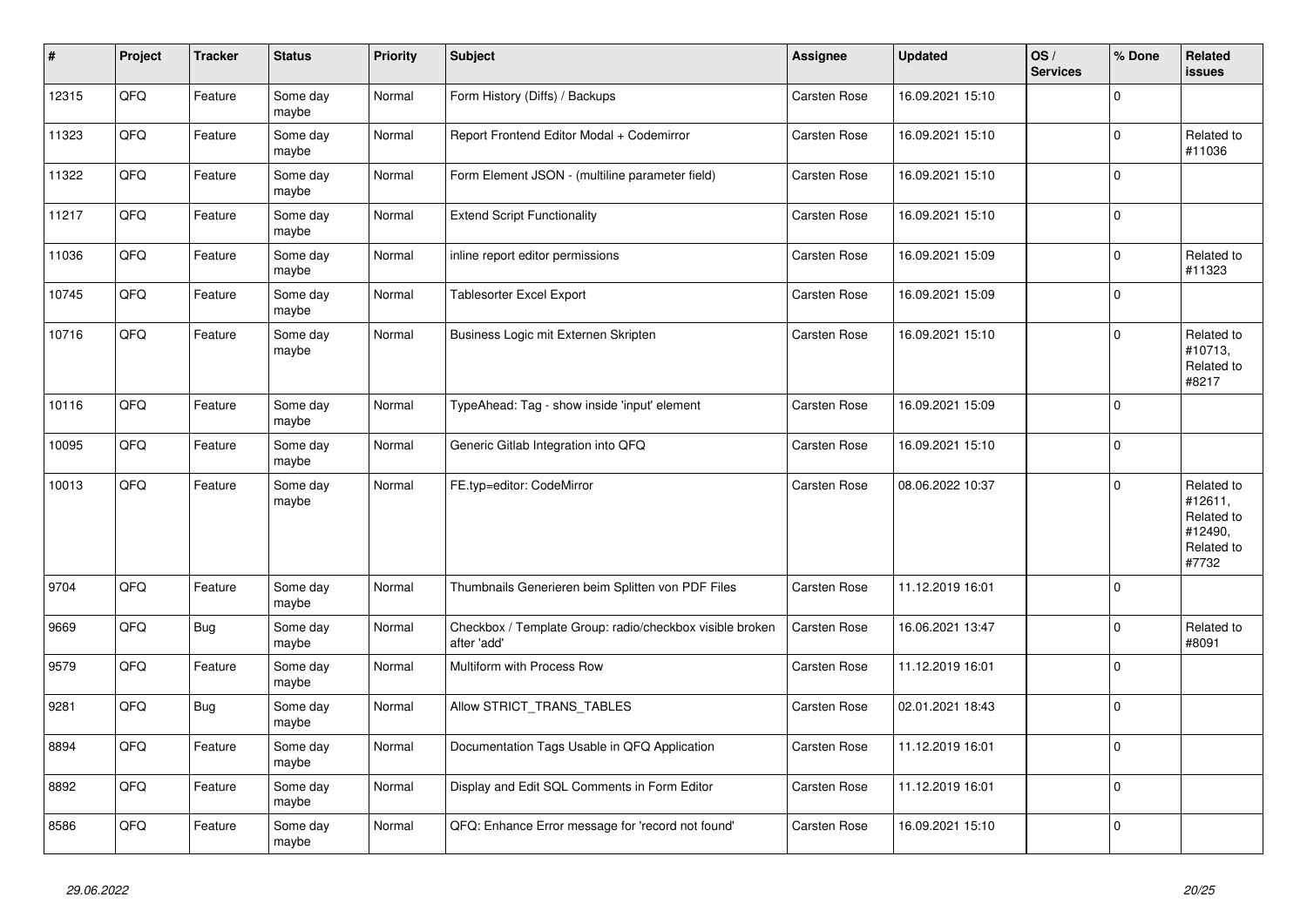| #    | Project | <b>Tracker</b> | <b>Status</b>     | <b>Priority</b> | Subject                                                                                        | Assignee     | <b>Updated</b>   | OS/<br><b>Services</b> | % Done       | Related<br>issues                           |
|------|---------|----------------|-------------------|-----------------|------------------------------------------------------------------------------------------------|--------------|------------------|------------------------|--------------|---------------------------------------------|
| 8520 | QFQ     | Feature        | Some day<br>maybe | Normal          | Bring QFQ to Composer                                                                          | Carsten Rose | 16.09.2021 15:10 |                        | <sup>0</sup> |                                             |
| 8106 | QFQ     | Bug            | Some day<br>maybe | Normal          | Dynamic Update: Feld kann nicht auf empty zurückgesetzt<br>werden                              | Carsten Rose | 11.12.2019 16:01 |                        | 0            |                                             |
| 8101 | QFQ     | Feature        | Some day<br>maybe | Normal          | Password hash: support further hashing methods                                                 | Carsten Rose | 16.09.2021 15:10 |                        | $\Omega$     |                                             |
| 7453 | QFQ     | Feature        | Some day<br>maybe | Normal          | import / export forms QFQ                                                                      | Carsten Rose | 16.09.2021 15:10 |                        | $\Omega$     |                                             |
| 7452 | QFQ     | Feature        | Some day<br>maybe | Normal          | automate deployment new QFQ version                                                            | Carsten Rose | 16.09.2021 15:10 |                        | $\Omega$     |                                             |
| 7336 | QFQ     | Feature        | Some day<br>maybe | Normal          | PDF Upload: disallow PDFs with specific Meta information                                       | Carsten Rose | 11.12.2019 16:01 |                        | $\Omega$     |                                             |
| 7107 | QFQ     | Feature        | Some day<br>maybe | Normal          | Showcase Registration Tool: Anmeldung / Administration :<br>Liste Anmeldungen / Emaileinaldung | Carsten Rose | 11.12.2019 16:01 |                        | $\Omega$     |                                             |
| 6715 | QFQ     | Feature        | Some day<br>maybe | Normal          | Code-Refactoring: dbArray vereinheitlichen                                                     | Carsten Rose | 11.12.2019 16:02 |                        | 0            |                                             |
| 5991 | QFQ     | Bug            | Some day<br>maybe | Normal          | URLs with ' ' or long parameter are problematic                                                | Carsten Rose | 01.02.2020 23:19 |                        | $\mathbf 0$  |                                             |
| 5983 | QFQ     | Feature        | Some day<br>maybe | Normal          | Form Submit (save & update): normalize date/-time FE                                           | Carsten Rose | 01.02.2020 23:19 |                        | 0            |                                             |
| 5852 | QFQ     | Feature        | Some day<br>maybe | Normal          | Logging: mail.log / sql.log - im FE anzeigen und via AJAX<br>aktualisieren                     | Carsten Rose | 01.02.2020 23:19 |                        | $\Omega$     | Related to<br>#5885                         |
| 5768 | QFQ     | Bug            | Some day<br>maybe | Normal          | '{{pageLanguage:T}}' missing if QFQ is called via api                                          | Carsten Rose | 01.02.2020 23:19 |                        | $\Omega$     |                                             |
| 5706 | QFQ     | <b>Bug</b>     | Some day<br>maybe | Normal          | upload: fileDestination needs to be sanatized                                                  | Carsten Rose | 01.02.2020 23:19 |                        | $\Omega$     |                                             |
| 5665 | QFQ     | Feature        | Some day<br>maybe | Normal          | Versuch das '{{!' nicht mehr noetig ist.                                                       | Carsten Rose | 01.02.2020 23:20 |                        | $\Omega$     | Related to<br>#7432,<br>Related to<br>#7434 |
| 5579 | QFQ     | Feature        | Some day<br>maybe | Normal          | Enhance Doc / Presentation: variable type 'link column type'                                   | Carsten Rose | 01.02.2020 23:19 |                        | $\Omega$     |                                             |
| 5557 | QFQ     | <b>Bug</b>     | Some day<br>maybe | Normal          | Form load: STORE_RECORD filled, but should be empty                                            | Carsten Rose | 01.02.2020 23:19 |                        | $\Omega$     |                                             |
| 5548 | QFQ     | Feature        | Some day<br>maybe | Normal          | 801 Textfiles/Scriptfiles als Thumbnail                                                        | Carsten Rose | 07.03.2022 16:26 |                        | 0            |                                             |
| 5480 | QFQ     | Feature        | Some day<br>maybe | Normal          | QFQ: Dokumentation mit Screenshots versehen                                                    | Carsten Rose | 01.02.2020 23:20 |                        | $\Omega$     | Related to<br>#9879                         |
| 5428 | QFQ     | Feature        | Some day<br>maybe | Normal          | secure thumbnail: late render on access.                                                       | Carsten Rose | 01.02.2020 23:20 |                        | $\mathbf 0$  |                                             |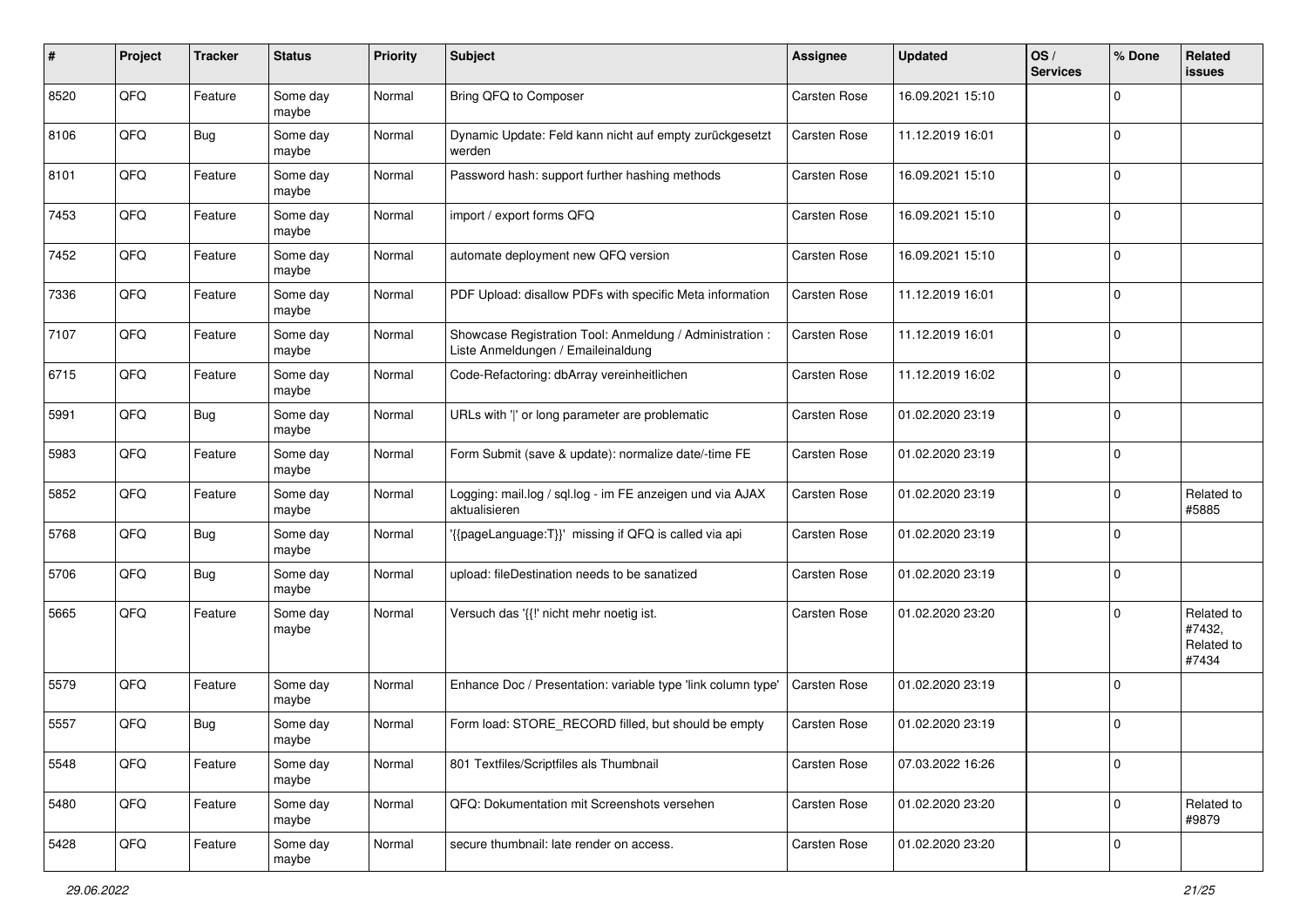| ∦    | Project | <b>Tracker</b> | <b>Status</b>     | <b>Priority</b> | <b>Subject</b>                                                                                                       | Assignee            | <b>Updated</b>   | OS/<br><b>Services</b> | % Done       | Related<br>issues                              |
|------|---------|----------------|-------------------|-----------------|----------------------------------------------------------------------------------------------------------------------|---------------------|------------------|------------------------|--------------|------------------------------------------------|
| 5132 | QFQ     | Feature        | Some day<br>maybe | Normal          | Error Message sendmail missing attachment: more details                                                              | Carsten Rose        | 01.02.2020 23:19 |                        | $\Omega$     |                                                |
| 5021 | QFQ     | <b>Bug</b>     | Some day<br>maybe | Normal          | FE.typ=extra - during save displays error 'datum2' already<br>filled in STORE_SIP - the value is stored nevertheless | Carsten Rose        | 01.02.2020 23:19 |                        | $\Omega$     | Related to<br>#3875                            |
| 4956 | QFQ     | Feature        | Some day<br>maybe | Normal          | Sendmail: Benutzerdefinierte Headers                                                                                 | Carsten Rose        | 11.12.2019 16:02 |                        | $\Omega$     |                                                |
| 4872 | QFQ     | Feature        | Some day<br>maybe | Normal          | Fields of Typo3 page available in STORE_TYPO3                                                                        | Carsten Rose        | 01.02.2020 23:19 |                        | $\mathbf{0}$ |                                                |
| 4869 | QFQ     | Feature        | Some day<br>maybe | Normal          | Dynamic Update (show, hide, readonly?, required?) for<br><b>Template Group Elements</b>                              | Carsten Rose        | 01.02.2020 23:19 |                        | $\Omega$     | Related to<br>#4865                            |
| 4839 | QFQ     | Feature        | Some day<br>maybe | Normal          | qfq-handle in <head> Abschnitt</head>                                                                                | Carsten Rose        | 11.12.2019 16:02 |                        | $\Omega$     |                                                |
| 4771 | QFQ     | Bug            | Some day<br>maybe | Normal          | qfq: select-down-values empty after save (edit-form for<br>program administrators)                                   | Carsten Rose        | 01.02.2020 23:20 |                        | $\Omega$     | Related to<br>#4549, Has<br>duplicate<br>#4282 |
| 4757 | QFQ     | Feature        | Some day<br>maybe | Normal          | Test subrecord: download links ok? Links ok?                                                                         | Carsten Rose        | 01.02.2020 23:20 |                        | $\mathbf{0}$ |                                                |
| 4659 | QFQ     | Bug            | Some day<br>maybe | Normal          | infoButtonExtra                                                                                                      | Carsten Rose        | 01.02.2020 23:20 |                        | $\Omega$     |                                                |
| 4652 | QFQ     | Feature        | Some day<br>maybe | Normal          | UZH CD: Weiterleitung auf benutzerdefinierte 403/404 Seite                                                           | <b>Carsten Rose</b> | 01.02.2020 23:20 |                        | $\mathbf 0$  |                                                |
| 4651 | QFQ     | Bug            | Some day<br>maybe | Normal          | "Loading document" Modal wird angezeigt bei uzhcd type=2<br>Ansicht                                                  | <b>Carsten Rose</b> | 01.02.2020 23:20 |                        | $\mathbf 0$  |                                                |
| 4650 | QFQ     | Feature        | Some day<br>maybe | Normal          | Convert html to doc/rtf                                                                                              | Carsten Rose        | 01.02.2020 23:20 |                        | $\Omega$     | Related to<br>#10704                           |
| 4606 | QFQ     | Feature        | Some day<br>maybe | Normal          | link: qualifier to render bootstrap button                                                                           | Carsten Rose        | 01.02.2020 23:19 |                        | $\Omega$     |                                                |
| 4583 | QFQ     | <b>Bug</b>     | Some day<br>maybe | Normal          | Dynamic Update bei TypeAhead Feldern                                                                                 | Carsten Rose        | 01.02.2020 23:19 |                        | $\Omega$     |                                                |
| 4549 | QFQ     | <b>Bug</b>     | Some day<br>maybe | Normal          | TemplateGroups: FE.type SELECT loose selected value<br>after save                                                    | Carsten Rose        | 01.02.2020 23:20 |                        | $\Omega$     | Related to<br>#4548,<br>Related to<br>#4771    |
| 4528 | QFQ     | Bug            | Some day<br>maybe | Normal          | extraButtonLock mit SQLAhead Bug                                                                                     | Carsten Rose        | 01.02.2020 23:19 |                        | $\mathbf 0$  |                                                |
| 4365 | QFQ     | Feature        | Some day<br>maybe | Normal          | Multi Language: new way of config                                                                                    | Carsten Rose        | 01.02.2020 23:20 |                        | $\mathbf 0$  |                                                |
| 4349 | QFG     | Feature        | Some day<br>maybe | Normal          | link download: downloaded external URL to<br>deliver/concatenate - check mimetipe and handle it correctly            | Carsten Rose        | 11.12.2019 16:02 |                        | $\Omega$     |                                                |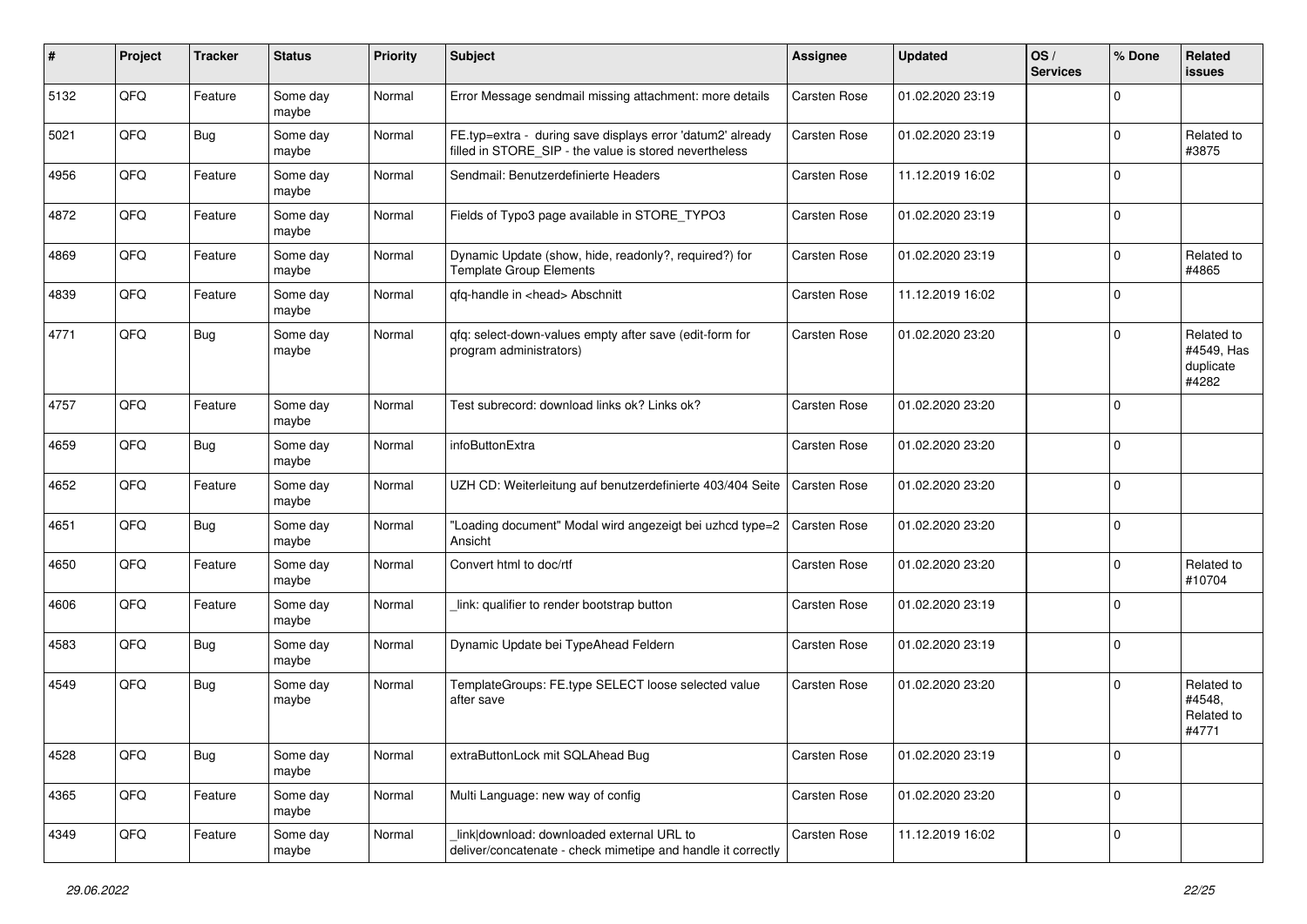| #    | Project | <b>Tracker</b> | <b>Status</b>     | <b>Priority</b> | <b>Subject</b>                                                                                                          | Assignee            | <b>Updated</b>   | OS/<br><b>Services</b> | % Done      | Related<br><b>issues</b>                    |
|------|---------|----------------|-------------------|-----------------|-------------------------------------------------------------------------------------------------------------------------|---------------------|------------------|------------------------|-------------|---------------------------------------------|
| 4343 | QFQ     | Feature        | Some day<br>maybe | Normal          | Link: Classifier to add 'attributes'                                                                                    | Carsten Rose        | 01.02.2020 23:20 |                        | $\Omega$    | Related to<br>#14077                        |
| 4330 | QFQ     | Feature        | Some day<br>maybe | Normal          | Error Message: report missing {{ / }} in sqlUpdate, sqlInsert,<br>sqlDelete, sqlAfter, sqlBefore in FE action elements. | Carsten Rose        | 01.02.2020 23:20 |                        | $\Omega$    |                                             |
| 4328 | QFQ     | <b>Bug</b>     | Some day<br>maybe | Normal          | Error Message: Show FE name/number on problems in FE                                                                    | Carsten Rose        | 01.02.2020 23:20 |                        | $\Omega$    |                                             |
| 4293 | QFQ     | <b>Bug</b>     | Some day<br>maybe | Normal          | Download broken if token 'd:' is missing - but no error<br>message                                                      | Carsten Rose        | 11.12.2019 16:03 |                        | $\Omega$    | Related to<br>#7514                         |
| 4259 | QFQ     | Feature        | Some day<br>maybe | Normal          | Instant trigger a cron job                                                                                              | Carsten Rose        | 11.12.2019 16:03 |                        | $\mathbf 0$ |                                             |
| 4197 | QFQ     | Feature        | Some day<br>maybe | Normal          | Unit Test fuer JSON Stream von QuickFormQuery.php ><br>doForm()                                                         | <b>Carsten Rose</b> | 11.12.2019 16:03 |                        | $\mathbf 0$ |                                             |
| 4092 | QFQ     | Bug            | Some day<br>maybe | Normal          | 1) Logging verbessern wann welches FE warum<br>ausgefuehrt wird, 2) Documentation: Best Practice Template<br>Group      | Carsten Rose        | 01.02.2020 23:19 |                        | $\Omega$    | Related to<br>#3504                         |
| 4026 | QFQ     | Feature        | Some day<br>maybe | Normal          | sglLog.sgl: log number of FE.id                                                                                         | Carsten Rose        | 11.12.2019 16:03 |                        | $\Omega$    | Related to<br>#5458                         |
| 4018 | QFQ     | Feature        | Some day<br>maybe | Normal          | typeahead: solve problem with potential long query<br>parameter                                                         | <b>Carsten Rose</b> | 11.12.2019 16:03 |                        | $\Omega$    |                                             |
| 4008 | QFQ     | <b>Bug</b>     | Some day<br>maybe | Normal          | FormElemen.type=sendmail: wrong 'TO' if 'real<br>name <rea@mail.to>' is used</rea@mail.to>                              | <b>Carsten Rose</b> | 11.12.2019 16:03 |                        | $\mathbf 0$ |                                             |
| 3991 | QFQ     | Feature        | Some day<br>maybe | Normal          | report: Columnname '_skipWrap' skips 'fbeg', 'fend'                                                                     | Carsten Rose        | 11.12.2019 16:03 |                        | $\Omega$    |                                             |
| 3947 | QFQ     | Feature        | Some day<br>maybe | Normal          | Attack detectect: logout current user                                                                                   | Carsten Rose        | 11.12.2019 16:03 |                        | $\Omega$    | Related to<br>#5458.<br>Related to<br>#6299 |
| 3942 | QFQ     | Feature        | Some day<br>maybe | Normal          | Action Elemente: neu generierte IDs via FE weitergeben                                                                  | <b>Carsten Rose</b> | 11.12.2019 16:03 |                        | $\mathbf 0$ | Related to<br>#3941                         |
| 3941 | QFQ     | Feature        | Some day<br>maybe | Normal          | sqlAfter: es sollten mehrere moeglich sein                                                                              | <b>Carsten Rose</b> | 11.12.2019 16:03 |                        | $\Omega$    | Related to<br>#3942                         |
| 3905 | QFQ     | Feature        | Some day<br>maybe | Normal          | Documentation: Best Practice anhand eines Online<br>Bewerbungstools                                                     | Carsten Rose        | 11.12.2019 16:03 |                        | $\Omega$    |                                             |
| 3900 | QFQ     | Feature        | Some day<br>maybe | Normal          | Extend documentation of 'Copy / Paste'                                                                                  | Carsten Rose        | 11.12.2019 16:03 |                        | $\mathbf 0$ | Related to<br>#3899                         |
| 3895 | QFQ     | <b>Bug</b>     | Some day<br>maybe | Normal          | typeahead pedantic: on lehrkredit Idap webpass - if only one<br>person is in dropdown, such person can't be selected    | Carsten Rose        | 11.12.2019 16:03 |                        | $\mathbf 0$ |                                             |
| 3882 | QFQ     | <b>Bug</b>     | Some day<br>maybe | Normal          | templateGroup: disable 'add' if limit is reached - funktioniert<br>nicht wenn bereits records existierten               | <b>Carsten Rose</b> | 11.12.2019 16:03 |                        | $\Omega$    |                                             |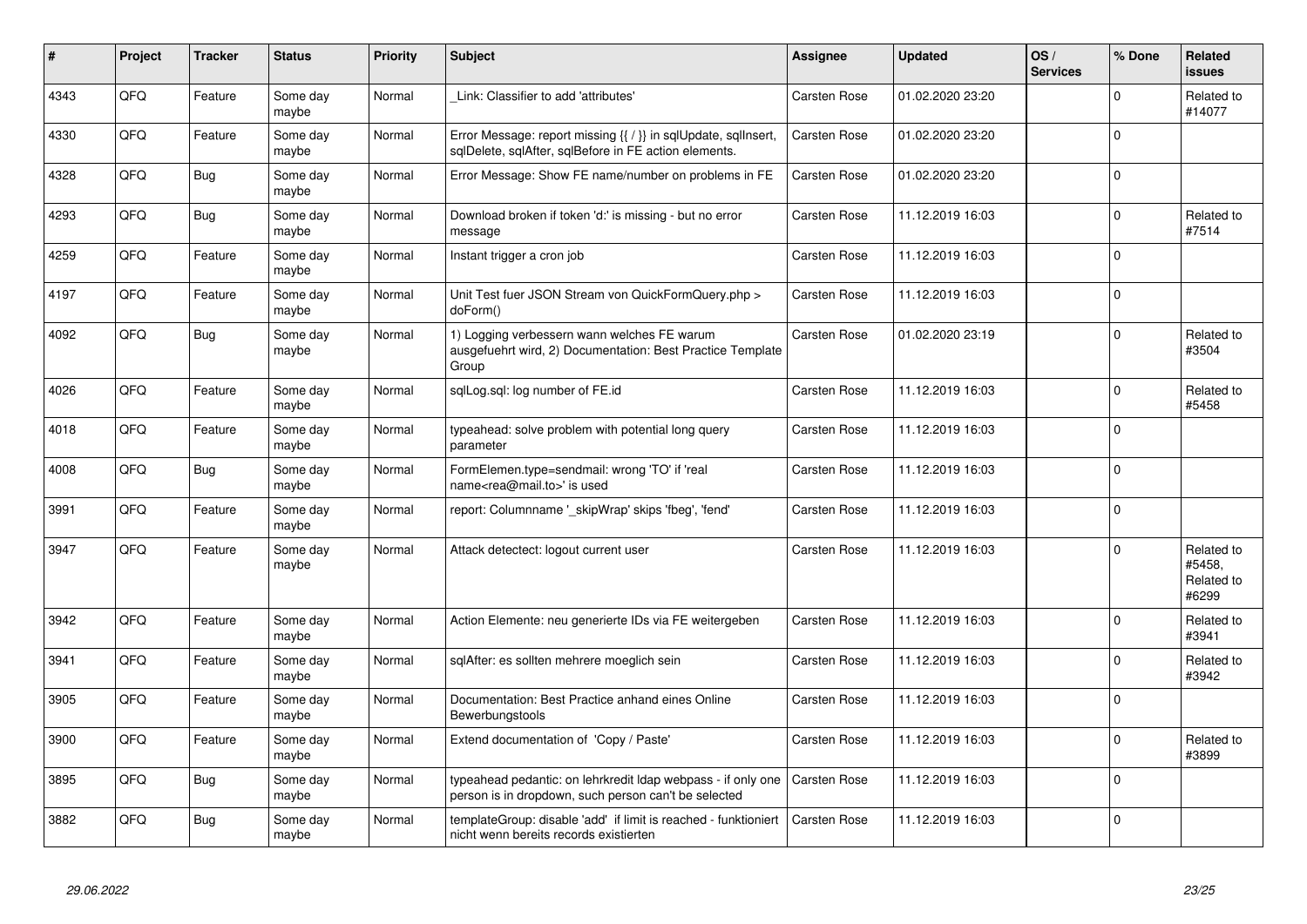| ∦    | Project | <b>Tracker</b> | <b>Status</b>     | <b>Priority</b> | Subject                                                                                                                                      | <b>Assignee</b> | <b>Updated</b>   | OS/<br><b>Services</b> | % Done      | Related<br>issues                           |
|------|---------|----------------|-------------------|-----------------|----------------------------------------------------------------------------------------------------------------------------------------------|-----------------|------------------|------------------------|-------------|---------------------------------------------|
| 3877 | QFQ     | Feature        | Some day<br>maybe | Normal          | FormEditor: die Felder die aktuell nicht gebraucht werden<br>nur auf readonly/disabled setzen (nicht ausblenden > das<br>irritiert.          | Carsten Rose    | 11.12.2019 16:03 |                        | $\mathbf 0$ |                                             |
| 3811 | QFQ     | Bug            | Some day<br>maybe | Normal          | Dynamic Update: extraButtonInfo - Text aktualisieren                                                                                         | Carsten Rose    | 11.12.2019 16:03 |                        | $\mathbf 0$ | Related to<br>#11517                        |
| 3750 | QFQ     | <b>Bug</b>     | Some day<br>maybe | Normal          | FE in a row: if one violates check, all are red                                                                                              | Carsten Rose    | 11.12.2019 16:03 |                        | $\mathbf 0$ |                                             |
| 3708 | QFQ     | Feature        | Some day<br>maybe | Normal          | Form: input - 'specialchars', 'none'  gewisse tags<br>erlauben, andere verbieten                                                             | Carsten Rose    | 11.12.2019 16:02 |                        | $\Omega$    | Related to<br>#14320                        |
| 3682 | QFQ     | <b>Bug</b>     | Some day<br>maybe | Normal          | Dynamic update: Radio buttons                                                                                                                | Carsten Rose    | 11.12.2019 16:02 |                        | $\Omega$    |                                             |
| 3677 | QFQ     | Feature        | Some day<br>maybe | Normal          | wkhtmltopdf: FE User access prohibited, if client IP changes<br>- \$TYPO3_CONF_VARS[FE][lockIP]                                              | Carsten Rose    | 11.12.2019 16:02 |                        | $\Omega$    |                                             |
| 3666 | QFQ     | Feature        | Some day<br>maybe | Normal          | a) Performance Messung: mysql_real_escape_string() im<br>Vergleich zu str_replace(), b) doppeltes Aufrufen von<br>mysql_real_escape_string() | Carsten Rose    | 11.12.2019 16:02 |                        | $\Omega$    |                                             |
| 3588 | QFQ     | Bug            | Some day<br>maybe | Normal          | templateGroup: versteckte Elemente werden weiterhin<br>gespeichert.                                                                          | Carsten Rose    | 11.12.2019 16:02 |                        | $\Omega$    |                                             |
| 3458 | QFQ     | Feature        | Some day<br>maybe | Normal          | Display 'Edit Form Element'-Checkbox on form: should<br>depend on FE Group                                                                   | Carsten Rose    | 11.12.2019 16:02 |                        | $\Omega$    | Related to<br>#3447                         |
| 3457 | QFQ     | Feature        | Some day<br>maybe | Normal          | LDAP: concat multi values to one single entry                                                                                                | Carsten Rose    | 11.12.2019 16:02 |                        | $\mathbf 0$ |                                             |
| 3402 | QFQ     | Feature        | Some day<br>maybe | Normal          | Syntax Highlighting via CodeMirror                                                                                                           | Carsten Rose    | 11.12.2019 16:02 |                        | 100         | Related to<br>#3207                         |
| 3385 | QFQ     | Feature        | Some day<br>maybe | Normal          | templateGroup: insert/update/delete non primary records                                                                                      | Carsten Rose    | 11.12.2019 16:02 |                        | $\Omega$    |                                             |
| 3350 | QFQ     | Feature        | Some day<br>maybe | Normal          | FormEditor: Hilfetext hinter 'checktype'                                                                                                     | Carsten Rose    | 11.12.2019 16:02 |                        | $\mathbf 0$ |                                             |
| 3349 | QFQ     | Bug            | Some day<br>maybe | Normal          | config.qfq.ini: a) vertraegt keine '=' im Value (z.B. Passwort),<br>b) Values sollten in ticks einschliessbar sein (spaces, )                | Carsten Rose    | 11.12.2019 16:02 |                        | $\mathbf 0$ |                                             |
| 3332 | QFQ     | Feature        | Some day<br>maybe | Normal          | Uploads: Thumbnails, Details zum hochgeladenen File                                                                                          | Carsten Rose    | 11.12.2019 16:02 |                        | $\mathbf 0$ | Related to<br>#3264,<br>Related to<br>#5333 |
| 3331 | QFG     | Feature        | Some day<br>maybe | Normal          | Default Tooltip fuer _page? Links: mit Form und Record ID                                                                                    | Carsten Rose    | 11.12.2019 16:02 |                        | 0           |                                             |
| 3291 | QFQ     | Feature        | Some day<br>maybe | Normal          | AutoCron websiteToken                                                                                                                        | Carsten Rose    | 11.12.2019 16:02 |                        | $\mathbf 0$ | Related to<br>#4250                         |
| 3285 | QFQ     | Feature        | Some day<br>maybe | Normal          | Zeichenlimit pro Feld: textarea / editor                                                                                                     | Carsten Rose    | 11.12.2019 16:02 |                        | 0           |                                             |